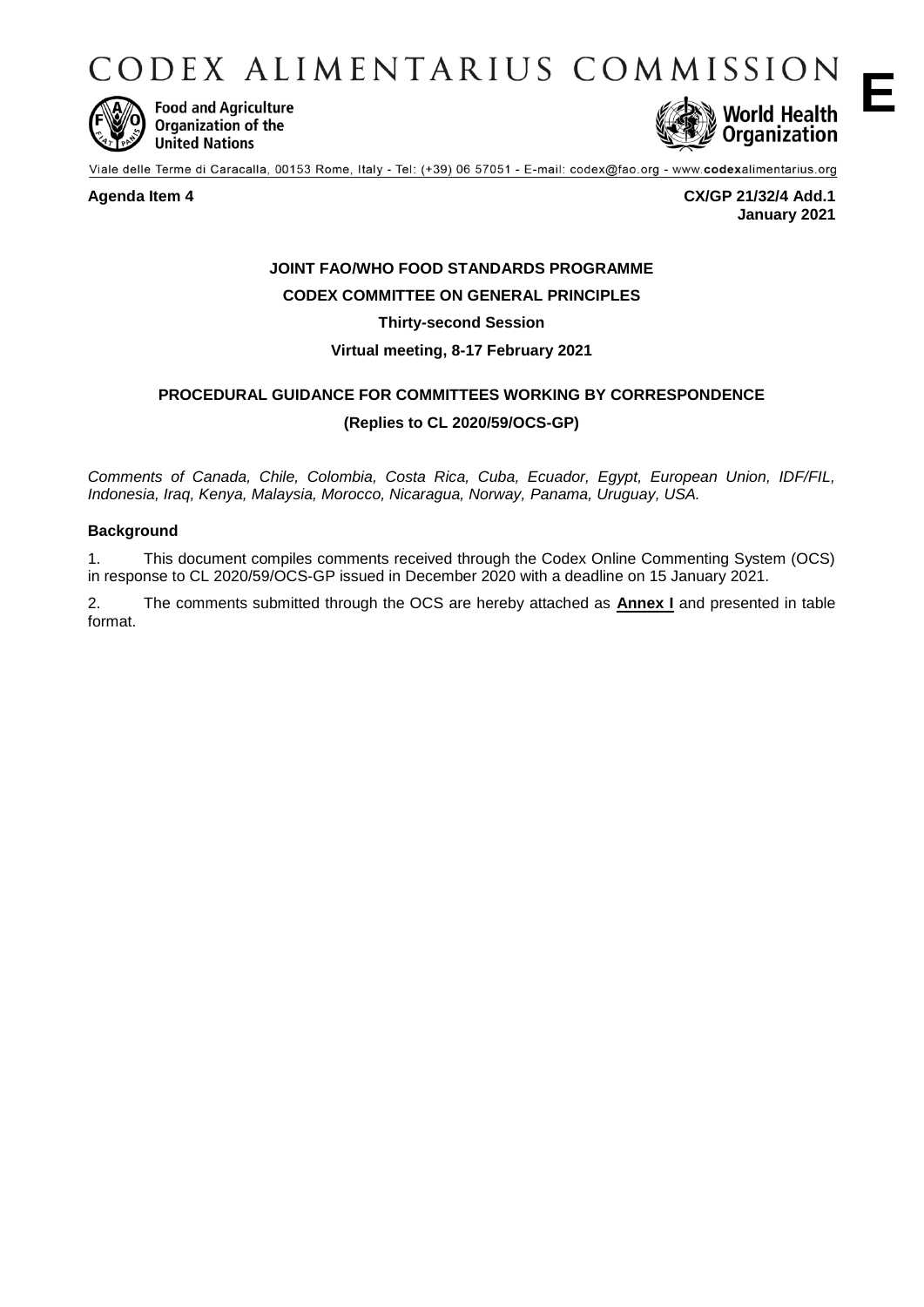## **COMMENTS ON THE PROCEDURAL GUIDANCE FOR COMMITTEES WORKING BY CORRESPONDENCE (Replies to CL 2020/59/OCS-GP)**

### **General comments**

| Ecuador thanks the Electronic Working Group chaired by New Zealand and co-chaired by Germany, the United States of America<br>and Japan for preparing the Procedural Guidance for Committees Working by Correspondence and would like to emphasise the<br>fact that we agree with the conclusions set out in document CX/GP 21/32/4, according to which there are compelling reasons for<br>the Codex system to recognise and facilitate the work of CWBC. This is even more pressing today with the emergency situation<br>caused by the COVID-19 pandemic and the fact that meetings had to be cancelled in 2020 with virtual meetings replacing physical<br>ones in order for work to continue.<br>Although it is not mentioned specifically in the mandate, the issue of including virtual meetings as part of this work on guidance for<br>CWBC is crucial and we agree that the work must continue as Codex plays an important role for developing countries as it is their<br>instrument for negotiations, defence and daily work to care for consumers' health.<br>We also agree with the different areas identified in the document where specific procedural guidance may be appropriate and that<br>there may be a need to develop some protocols and guidance on practical management of web-based tools.<br>We agree with the recommendations and consider that the proposals on criteria and procedural guidance for committees working<br>by correspondence contained in this document and its annex will contribute to the work by correspondence of the committees and,<br>in agreement with the opinion tabled at CAC43, we consider that work by virtual media does not require amendments to be made<br>to the Codex Procedural Manual. | <b>Ecuador</b>        |
|-------------------------------------------------------------------------------------------------------------------------------------------------------------------------------------------------------------------------------------------------------------------------------------------------------------------------------------------------------------------------------------------------------------------------------------------------------------------------------------------------------------------------------------------------------------------------------------------------------------------------------------------------------------------------------------------------------------------------------------------------------------------------------------------------------------------------------------------------------------------------------------------------------------------------------------------------------------------------------------------------------------------------------------------------------------------------------------------------------------------------------------------------------------------------------------------------------------------------------------------------------------------------------------------------------------------------------------------------------------------------------------------------------------------------------------------------------------------------------------------------------------------------------------------------------------------------------------------------------------------------------------------------------------------------------------------------------------------------------------------------------------|-----------------------|
| Malaysia would like to thank the Electronic Working Group chaired by New Zealand and co-chaired by Germany, Japan and the<br>United States of America for preparing the proposed draft guidance and the stand-alone document on criteria and procedural<br>guidelines for Codex Committees and Ad hoc Intergovernmental Task Force working by correspondence.<br>Malaysia has no objection for Codex committee to work by correspondence when appropriate, taking into consideration criteria<br>which have been developed by the EWG. In doing so, the Committee should carefully consider ways in adhering to the<br>Commission's core values of collaboration, inclusiveness, consensus building, and transparency. Malaysia also has no objection<br>the use of virtual technology in a CWBC session where appropriate, to allow real time discussions and increase transparency in<br>decision making.                                                                                                                                                                                                                                                                                                                                                                                                                                                                                                                                                                                                                                                                                                                                                                                                                                                 | <b>Malaysia</b>       |
| <b>Member States Competence</b><br><b>Member States Vote</b><br>The Member States of the European Union (MSEU) widely agree with the analysis and proposals of the document. There is<br>clearly a need for procedural guidance to address specific features of the work of CWBC.<br>Such guidance could be added as a stand-alone text under a new title "Guidelines on CWBC" in Section III of the Procedural                                                                                                                                                                                                                                                                                                                                                                                                                                                                                                                                                                                                                                                                                                                                                                                                                                                                                                                                                                                                                                                                                                                                                                                                                                                                                                                                             | <b>European Union</b> |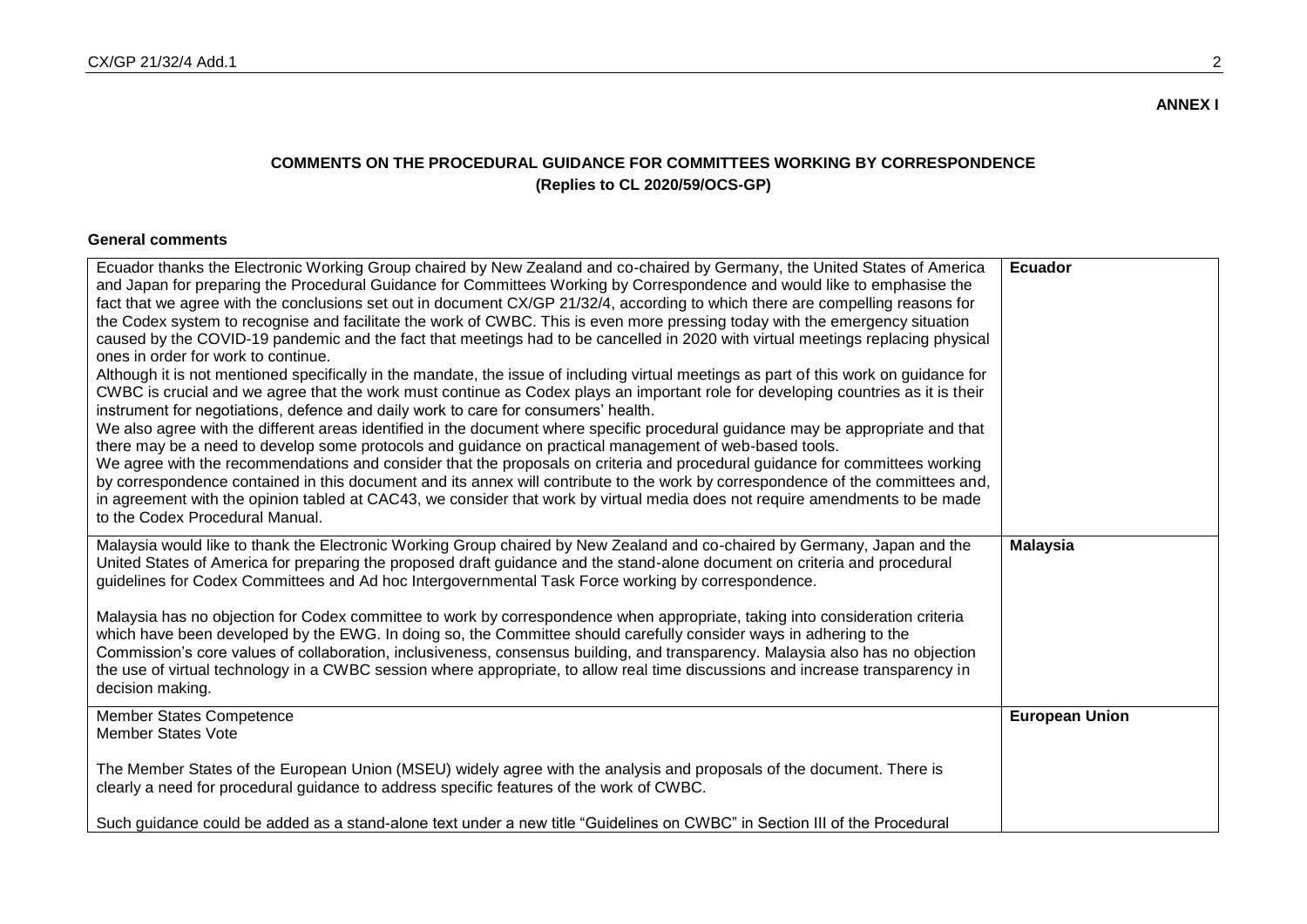| Manual. Another option could be to insert text in the appropriate places as additions to existing guidance texts of section III,<br>possibly supported by an additional section on CWBC in the handbook for chairs.                                                                                                                                                                                                                                                                                                                                                                                                                                                                                                                 |           |
|-------------------------------------------------------------------------------------------------------------------------------------------------------------------------------------------------------------------------------------------------------------------------------------------------------------------------------------------------------------------------------------------------------------------------------------------------------------------------------------------------------------------------------------------------------------------------------------------------------------------------------------------------------------------------------------------------------------------------------------|-----------|
| The MSEU consider it important that the Guidelines would only include what is specific and different in the context of CWBC and<br>not repeat text already in section III of the PM in order to avoid the insertion of new text that differs from the PM and may cause<br>unintended room or need for interpretation in the future.                                                                                                                                                                                                                                                                                                                                                                                                 |           |
| Furthermore, the MSEU support the idea of CCGP further working on virtual tools. It would be interesting to develop, as a<br>subsequent separate step, directives on the use of virtual tools in general (and in a long-term perspective), based on the outcome<br>of a feedback exercise on the Covid crisis and its impact on Codex (the main stakeholders could also be involved in that exercise).<br>In this regard, the MSEU would underline the work that is currently being coordinated at the UN level regarding the use of virtual<br>tools in UN agencies. It is important that the Codex approach is consistent with future UN guidelines in this area.                                                                 |           |
| Furthermore, the MSEU support including the bracketed text into the Guidelines to ensure that the use of virtual meetings both at<br>working group and committee level is not excluded from the tools available to Committee chairs to advance work. As the Covid-19<br>pandemic has forced the Codex Alimentarius Commission, its Executive Committee and technical sub-committees that used to<br>meet exclusively on a physical basis into well-functioning virtual meetings, it would seem outdated to deny committees that by<br>definition do not hold physical sessions the possibility to meet virtually.                                                                                                                   |           |
| Lastly, the MSEU would like to make the following editorial suggestions.                                                                                                                                                                                                                                                                                                                                                                                                                                                                                                                                                                                                                                                            |           |
|                                                                                                                                                                                                                                                                                                                                                                                                                                                                                                                                                                                                                                                                                                                                     |           |
| Indonesia appreciates the work done by Electronic Working Group (EWG) in preparing document CX/GP 21/32/4 Procedural<br>Guidance for Committees Working by Correspondence (CWBC). Indonesia noted that the EWG was tasked with the specific term<br>of reference (ToR) assigned by the 31st Session of CCGP in 2019 to develop criteria to identify work appropriate to be undertaken<br>by CWBC and develop procedural guidance for such committees.                                                                                                                                                                                                                                                                               | Indonesia |
| As a general comment, CWBC is established as an alternative of Committee working by physical meeting, so that Codex can<br>continue working to develop standard. Therefore, having CWBC is the exception rather than the rule. A physical meeting is still the<br>best option under normal conditions.                                                                                                                                                                                                                                                                                                                                                                                                                              |           |
| With respect to CWBC, we have concerns about its complexities especially with the absence of clear, documented procedures to<br>ensure that CWBC operate in accordance with the values and rules of Codex, particularly upholding the transparency and<br>consensus building in the decision making.<br>Since now we have experiences in holding virtual meeting (such as CAC43) then CWBC is not the only alternatives/options<br>available for Codex to continue working, even if physical meeting is not possible to be done. Based on experiences participated in<br>CCPFV working by correspondence and virtual session of CAC, Indonesia is of the opinion that having virtual meeting is better<br>than that of having CWBC. |           |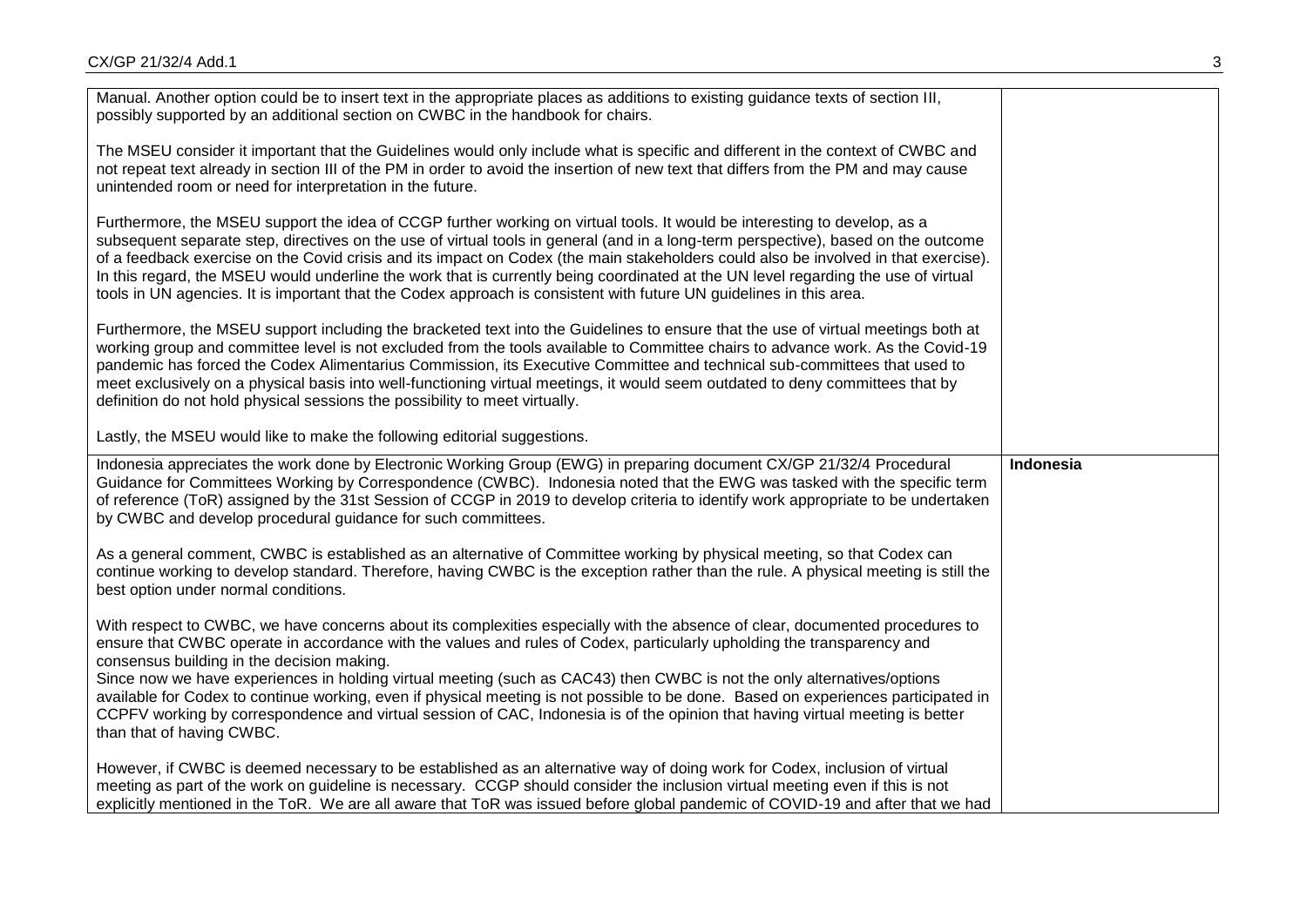| a good experience in conducting CAC session virtually. But in principle, the Codex should first consider holding a virtual session<br>rather than holding a CWBC, in line with Codex Core values (collaboration, inclusiveness, consensus, and transparency).                                                                                                                                                                                                                                                                                                                                                                                                                                                                                                                                                                                                                                  |                |
|------------------------------------------------------------------------------------------------------------------------------------------------------------------------------------------------------------------------------------------------------------------------------------------------------------------------------------------------------------------------------------------------------------------------------------------------------------------------------------------------------------------------------------------------------------------------------------------------------------------------------------------------------------------------------------------------------------------------------------------------------------------------------------------------------------------------------------------------------------------------------------------------|----------------|
| Agree with procedural guidance for committees working by correspondence without any comments.                                                                                                                                                                                                                                                                                                                                                                                                                                                                                                                                                                                                                                                                                                                                                                                                  | Iraq           |
| The International Dairy Federation (IDF) welcomes the opportunity to provide comments to CL 2020/59/OCS-GP on criteria and<br>procedural guidance for committees and ad hoc intergovernmental task forces working by correspondence (CWBC). IDF continues<br>to believe that its experience with working by correspondence through the CCMMP on the development of the Standard for Dairy<br>Permeate Powders (CXS 331-2017) and the discussion on the development of the draft Standard on Processed Cheese is<br>beneficial as CCGP continues to work on these procedural guidelines. IDF was also involved with the revision of the technological<br>justification for preservatives and anti-caking agents in the Codex Standard for Mozzarella, under the agenda of the Codex<br>Committee on Food Additives.                                                                             | <b>IDF/FIL</b> |
| In general, IDF reiterates its support for the advancement of procedural guidance to standardize procedures for CWBC. The<br>current draft is progressing well and may be ready for adoption at Step 5 following discussion during the virtual CCGP in February<br>2021. In the case of CCMMP, it is critical for the global dairy industry to ensure that a clear and effective correspondence pathway<br>exists to update existing or create new dairy standards if regular meetings of CCMMP are not possible. For this reason, these<br>procedural guidelines must be effective, consistent with existing provisions in the Codex Procedural Manual and implementable so<br>as not to create disincentives to use correspondence when conditions dictate. They must also be developed, revised and adopted<br>in a timely manner so that they are an option for use when and if necessary. |                |
| In the following, we have tried to focus our comments mainly on outstanding issues that might impede the advancement of the<br>document.                                                                                                                                                                                                                                                                                                                                                                                                                                                                                                                                                                                                                                                                                                                                                       |                |
| We note the lack of consensus that exists on whether to expand the guidelines to include the use of virtual tools to facilitate<br>progress for CWBC. In general, IDF does not oppose virtual tools, such as virtual working groups or meetings, being an option for<br>a CWBC to advance its work. However, we believe that CWBC is a distinct way of working separate from the decision made by a<br>Committee or ad hoc Taskforce to hold a meeting by virtual means.                                                                                                                                                                                                                                                                                                                                                                                                                       |                |
| As a result, this work should not be commandeered to develop guidelines for virtual meetings. It is critical that the guidelines for<br>CWBC are completed, and the decision to undertake any future work or guidelines on virtual meetings is left to CCEXEC/CAC.                                                                                                                                                                                                                                                                                                                                                                                                                                                                                                                                                                                                                             |                |
| With that said, we have proposed some text below that might allow for references to be made to virtual tools in these guidelines<br>without requiring a protracted discussion of virtual meetings here. We also believe that several bracketed references to virtual<br>tools are superfluous and can be removed. While our limited experience with one virtual CAC shows that virtual meetings may be<br>workable for Codex in the future, IDF continues to feel that further information on the mechanisms for virtual meetings, including<br>how to overcome major logistical challenges while maintaining Codex values, should be discussed by CCEXEC and CAC.<br>However, this should not preclude inclusion of general references to such tools in these guidelines nor should we delay their<br>adoption pending a decision by CCEXEC/CAC on how to proceed on virtual meetings.        |                |
| As a final general comment, we note and appreciate that many of our earlier comments have been taken onboard and that the<br>current text addresses several concerns noted with the mechanisms for ensuring compliance with Codex procedures.                                                                                                                                                                                                                                                                                                                                                                                                                                                                                                                                                                                                                                                  |                |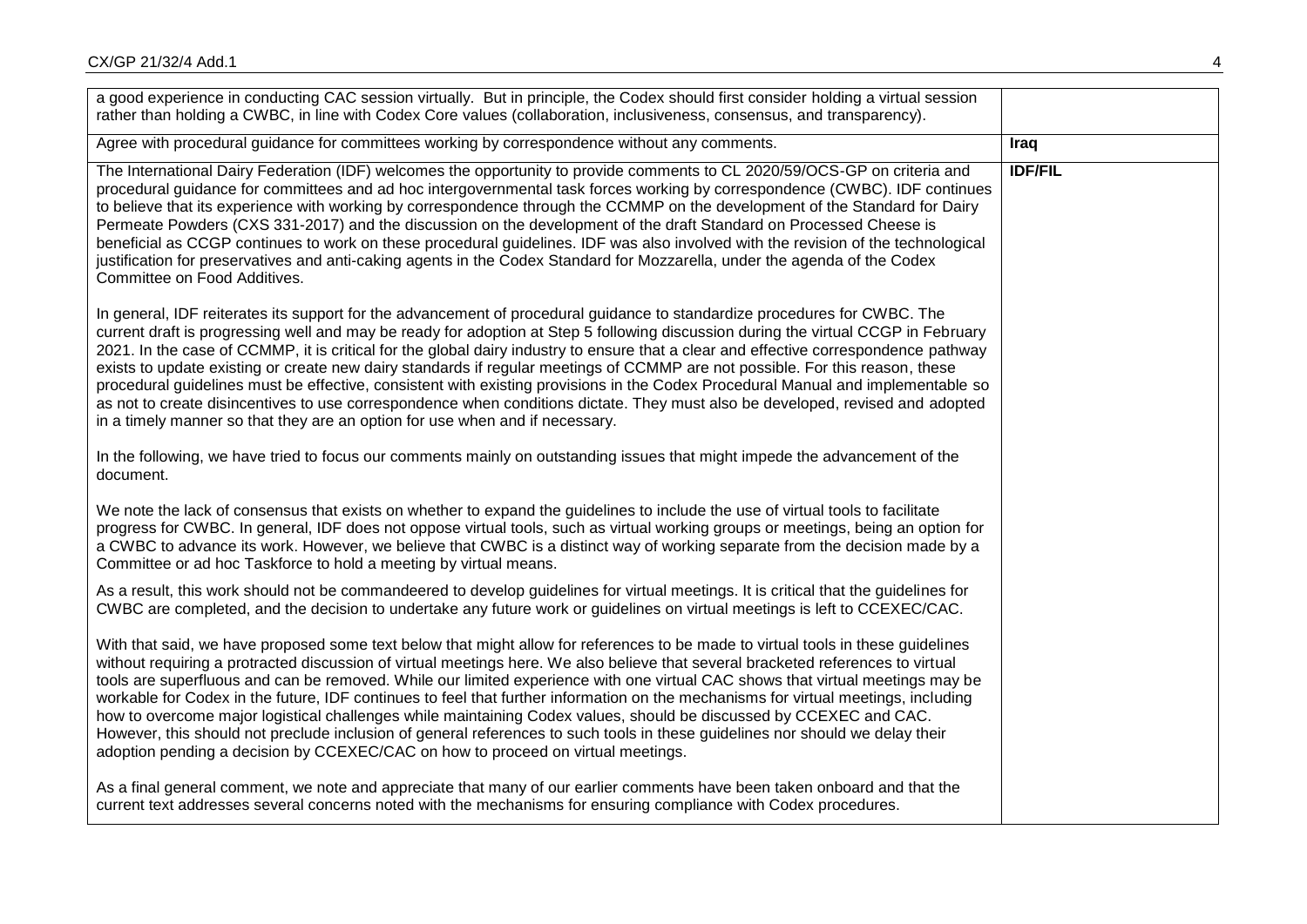| Panama recognizes the work done on the criteria developed to improve the work carried out by the committees by<br>correspondence, and especially with regard to the inclusion of virtual media. This way of working allows countries that have some<br>limitation to actively participate in the work of the different Codex committees.                                                                                                                                                                                                                                                                                                                                                                                                                                                                                                                                                                                                                                                                                                                                                                                        | Panama            |
|---------------------------------------------------------------------------------------------------------------------------------------------------------------------------------------------------------------------------------------------------------------------------------------------------------------------------------------------------------------------------------------------------------------------------------------------------------------------------------------------------------------------------------------------------------------------------------------------------------------------------------------------------------------------------------------------------------------------------------------------------------------------------------------------------------------------------------------------------------------------------------------------------------------------------------------------------------------------------------------------------------------------------------------------------------------------------------------------------------------------------------|-------------------|
| Egypt appreciates the effort in developing the Criteria, and proposes to provide a clear definition of 'working by correspondence'<br>highlighting aspects related to use of virtual technology and conference calls for informal discussions and working groups.                                                                                                                                                                                                                                                                                                                                                                                                                                                                                                                                                                                                                                                                                                                                                                                                                                                               | Egypt             |
| While recognizing that there are likely elements of guidance for CWBC that would apply to virtual meetings and the use of virtual<br>technology, Canada continues to maintain the view that CWBC and Committees holding virtual sessions are distinct. The<br>inclusion of virtual meetings in the scope of this current work is beyond the agreed terms of reference for this work. CCGP should<br>focus on completing its work related to CWBC.                                                                                                                                                                                                                                                                                                                                                                                                                                                                                                                                                                                                                                                                               | Canada            |
| Canada notes that the CCEXEC sub-committee is studying the issue of virtual meetings in the context of challenges and<br>opportunities presented by the current global pandemic. As such it would be prudent allow the CCEXEC sub-committee to<br>complete its study and the CCEXEC to submit its recommendation to the Commission for consideration of whether any potential<br>procedural guidance may be needed.                                                                                                                                                                                                                                                                                                                                                                                                                                                                                                                                                                                                                                                                                                             |                   |
| Cuba appreciates the substantial work carried out by the Electronic Working Group and would like to make the following<br>comments:<br>Broadly speaking, Cuba supports, in principle, the analysis and proposals on criteria and procedural guidance for committees<br>working by correspondence, but stresses the importance of having clear criteria on voting, including on the voting procedure<br>because it is mostly carried out by secret ballot. As the 21 <sup>st</sup> Session of the Coordinating Committee for Latin America and the<br>Caribbean had to be suspended, this meeting's unfinished business is continuing by correspondence in the e-Forum and,<br>therefore, we could have new matters to discuss before continuing to develop procedural guidance.<br>Furthermore, in the document, in respect of the role and place of voting in the correspondence setting as a measure of support, it<br>is important to provide clear instructions on the manner in which the report on the voting process should be presented. As regards<br>drafting reports, we fully support the comments from Costa Rica. | Cuba              |
| Costa Rica congratulates the chairpersons and co-chairs for the work carried out and appreciates the opportunity to express its<br>approval of the document, conclusions and recommendations of the EWG.<br>Nevertheless, regarding the document CX/GP 21/32/4, in paragraph 6.2, we suggest replacing the phrase: "discussion at a<br>physical meeting of the committee" by the following wording: "discussion that will take place at one of the formal meetings of the<br>committee, with "formal" meaning a session that has been officially scheduled in the annual calendar, whether physical or virtual".<br>Justification: It is important to consider that virtual meetings are now a reality and leaving the words "physical meeting" in the text<br>could make the decision to move forward with work by correspondence conditional on the holding of a physical meeting.<br>3.<br>Paragraph 12.10.1, first line, correct the Spanish words "por que" to read "porque"."                                                                                                                                             | <b>Costa Rica</b> |
| We support having text in the PM with guidance to CWBC, we would like all relevant guidance in the PM to be appliccable as<br>relevant and only include what is particular for CWBCs.                                                                                                                                                                                                                                                                                                                                                                                                                                                                                                                                                                                                                                                                                                                                                                                                                                                                                                                                           | <b>Norway</b>     |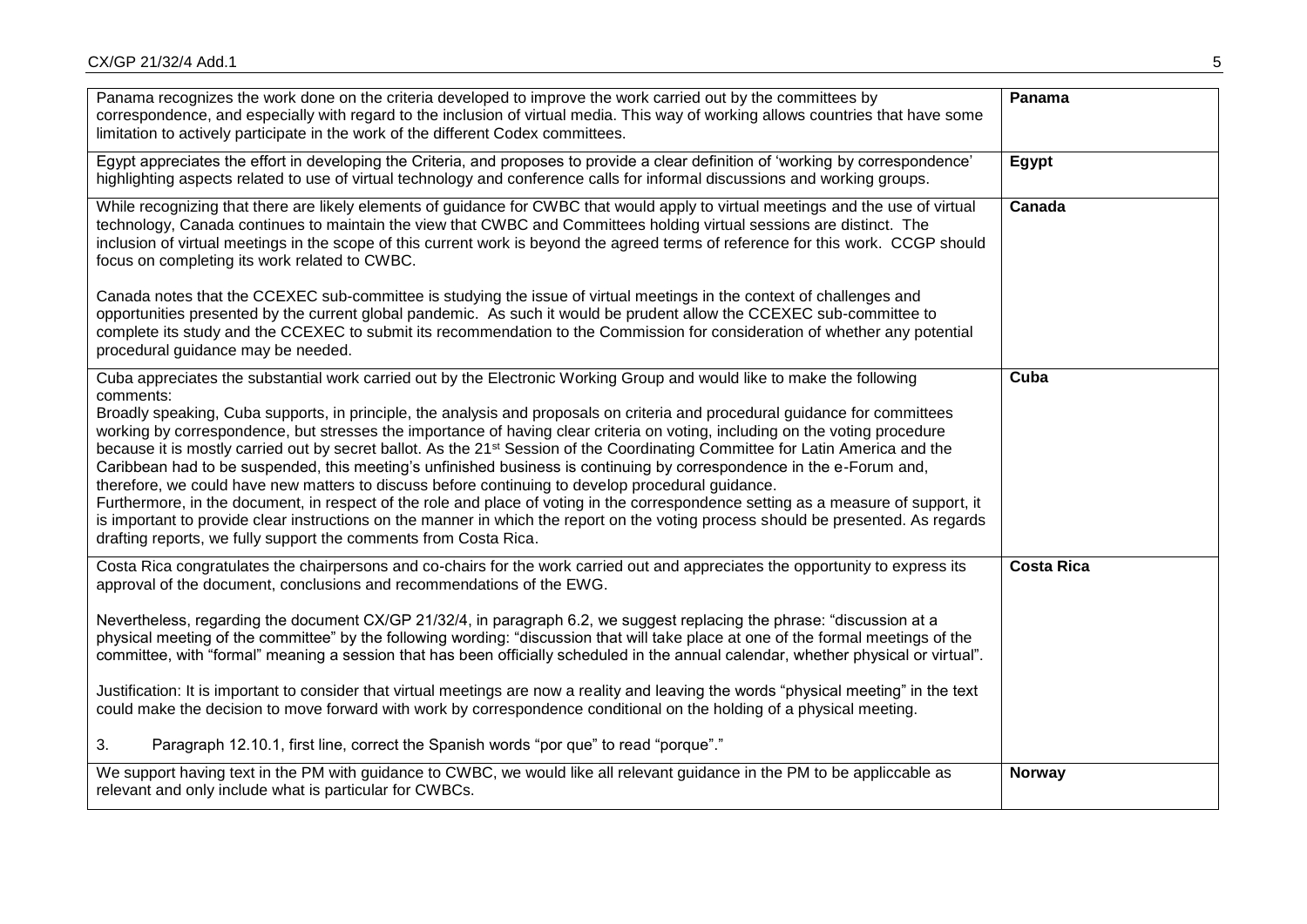| In our view it would be useful for the reader if the procedural guidance in the introduction also includes a reference to the fact that<br>PM Guidelines to host governments, chairpersons, physical and electronical working groups also apply to CWBCs. It is our<br>experience that there might be a misunderstanding that CWBCs cannot have EWGs, therefore we would like this included in the<br>introduction. We also see from the rest of the text that in some instances the PM is copied, in other there is "interpretation<br>language "We would suggest using language that would fit well into the PM, and consequently there would be no need to repeat<br>other parts of the PM, rather make reference. |              |
|-----------------------------------------------------------------------------------------------------------------------------------------------------------------------------------------------------------------------------------------------------------------------------------------------------------------------------------------------------------------------------------------------------------------------------------------------------------------------------------------------------------------------------------------------------------------------------------------------------------------------------------------------------------------------------------------------------------------------|--------------|
| The United States appreciates the opportunity to provide feedback on this draft criteria and procedural guideline. We believe this<br>document will serve as a very useful basis for the discussion at the upcoming session of CCGP. The EWG made very good use of<br>the additional time to develop this guidance document. Finally, we note the issue of virtual meetings has already been addressed<br>by CCEXEC and CAC, and it was concluded that no further procedural guidance was needed at this point.                                                                                                                                                                                                       | <b>USA</b>   |
| Chile thanks the Secretariat for Circular Letter CL 2020/59/OCS-GP that it sent to request comments on the Annex of the<br>Procedural Guidance for Committees Working by Correspondence and supports the progress of this work in the context of CCGP.                                                                                                                                                                                                                                                                                                                                                                                                                                                                | <b>Chile</b> |
| Specific comments on the above-mentioned document:<br>PROCEDURAL GUIDANCE FOR COMMITTEES WORKING BY CORRESPONDENCE                                                                                                                                                                                                                                                                                                                                                                                                                                                                                                                                                                                                    |              |
| Point 13.5 [Finally, it is suggested that there may be a need to develop some protocols and guidance on practical<br>management of web-based tools, but this may require separate consideration alongside the issue of virtual meetings]                                                                                                                                                                                                                                                                                                                                                                                                                                                                              |              |
| Justification: We consider that it is necessary to keep this paragraph as a number of members, including Chile, have underscored<br>the need to draw up practical guidance on using the Internet and virtual meetings, albeit in a different context from these<br>guidelines. We suggest removing the word "may" as it is clear that this issue is not part of the ToR of this work.                                                                                                                                                                                                                                                                                                                                 |              |
| 14.1.ii [Note that given the divergent views on whether virtual meetings and use of virtual technology falls within the ToR of<br>this work, any proposal to include this issue within the current work will require the approval of the CAC].                                                                                                                                                                                                                                                                                                                                                                                                                                                                        |              |
| Justification: We suggest keeping this point, as it is important that the Committee bears in mind the fact that an extension of the<br>mandate requires the prior approval of the Commission.                                                                                                                                                                                                                                                                                                                                                                                                                                                                                                                         |              |

# **1. Criteria and procedural guidelines for Codex committees and ad hoc intergovernmental task forces working by correspondence**

| <sup>1</sup> For For the purposes of this work, 'working by correspondence' may include the use of virtual technology and conference calls     | <b>Uruguay</b> |
|------------------------------------------------------------------------------------------------------------------------------------------------|----------------|
| for informal discussions and working groups $(*)$ . Guidance on practical management of web tools may require separate and                     |                |
| dedicated consideration (this may be already underway given the discussion on the subcommittee report at CAC43). $\binom{(*)}{\text{The use}}$ |                |
| of video conferencing was not initially part of the mandate of the EWG on CWBC. Nevertheless, Uruguay considers that due to the                |                |
| positive experience concerning use of these tools this year with the meetings of CCEXEC and CAC for which they were used and                   |                |
| the report from CAC43 and the intermediate report from the CCEXEC sub-committee on Codex and the Pandemic, which                               |                |
| recommend use of these tools for committee meetings in 2021, it would also be useful to use them for the committees working by                 |                |
| correspondence, informal discussions and the working groups.                                                                                   |                |
|                                                                                                                                                |                |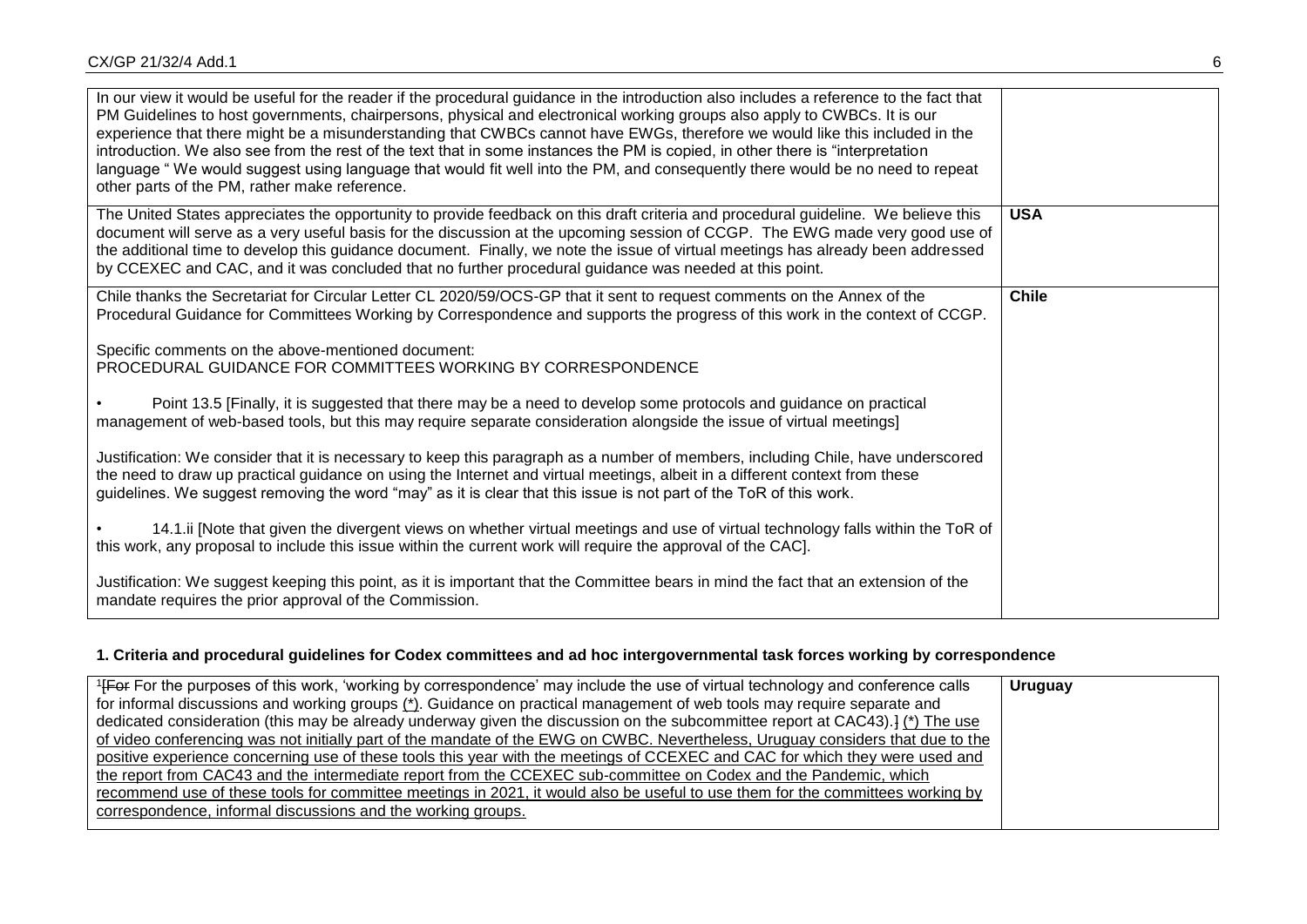# **2. Circumstances relevant to decision making on CWBC**

| For greater clarity, Nicaragua suggests adding an indicative list of circumstances in which a committee working by<br>correspondence can be set up:<br>Limited workload//agenda<br>Public health crises with global impact<br>Restrictions on international movements (travel)<br>Adverse socio-economic conditions at international level, including civil unrest.                                                                                                                                                                                                                                                                                            | Nicaragua      |
|----------------------------------------------------------------------------------------------------------------------------------------------------------------------------------------------------------------------------------------------------------------------------------------------------------------------------------------------------------------------------------------------------------------------------------------------------------------------------------------------------------------------------------------------------------------------------------------------------------------------------------------------------------------|----------------|
| CWBC will be the exception rather that than the rule and shall only be considered in specific circumstances or situations.                                                                                                                                                                                                                                                                                                                                                                                                                                                                                                                                     | <b>USA</b>     |
| CWBC will be the exception rather that the rule and shall only be considered in specific circumstances or situations.                                                                                                                                                                                                                                                                                                                                                                                                                                                                                                                                          | <b>Norway</b>  |
| We do not agree with this text in a guideline, times are changing and text in a guideline should be neutral. There may be many<br>situations and circumstances leading to a Commission (CAC) decision on Codex committees to work by correspondence.                                                                                                                                                                                                                                                                                                                                                                                                           |                |
| CWBC will be the exception rather that the rule and shall only be considered in specific circumstances or situations. CWBC<br>represent a unique way of working that is distinct from the routine meetings (whether by physical or virtual means) of committees<br>and working groups even though CWBC may utilize physical working groups or virtual tools to advance their work.<br>Suggested wording to make clear distinction between that CWBC, even if they hold physical or virtual sessions, and routine<br>meetings of other Committees.                                                                                                              | <b>IDF/FIL</b> |
| CWBC will be the exception rather that than the rule and shall only be considered in specific circumstances or situations.                                                                                                                                                                                                                                                                                                                                                                                                                                                                                                                                     | <b>IDF/FIL</b> |
| The decision to initiate work by correspondence by one or more Codex committees shall be taken by the Codex Alimentarius<br>Commission taking into consideration the advice of the host country and the views of Codex members and observers and on the<br>basis of any advice provided by the Executive Committee of the Codex Alimentarius Commission. All Codex members and<br>observers are able to participate in all committees and also receive Circular Letters (CLs).<br>Canada suggests that this sentence could be deleted as it is an explanation that is already understood in reference to the phrase<br>"views of Codex members and observers". | Canada         |
|                                                                                                                                                                                                                                                                                                                                                                                                                                                                                                                                                                                                                                                                |                |
| The decision to initiate work by correspondence by one or more Codex committees shall be taken by the Codex Alimentarius<br>Commission taking into consideration the advice of the host country and the views of Codex members and observers and on the<br>basis of any advice provided by the Executive Committee of the Codex Alimentarius Commission. All Codex members and<br>observers are able to participate in all committees and also receive Circular Letters (CLs).                                                                                                                                                                                 | <b>USA</b>     |
| The decision to initiate work by correspondence by one or more Codex committees shall be taken by the Codex Alimentarius<br>Commission taking into consideration the advice of the host country and the views of Codex members and observers and on the<br>basis of any advice provided by the Executive Committee of the Codex Alimentarius Commission Commission in accordance with<br>the PM. All Codex members and observers are able to participate in all committees and also receive Circular Letters (CLs).                                                                                                                                            | <b>Norway</b>  |
| This reference (to the correct chapter in the PM) is suggested in order to avoid any possible misunderstanding about whether or<br>not to follow procedures for new work etc in the PM, as these procedures would apply (also to CWBC).                                                                                                                                                                                                                                                                                                                                                                                                                        |                |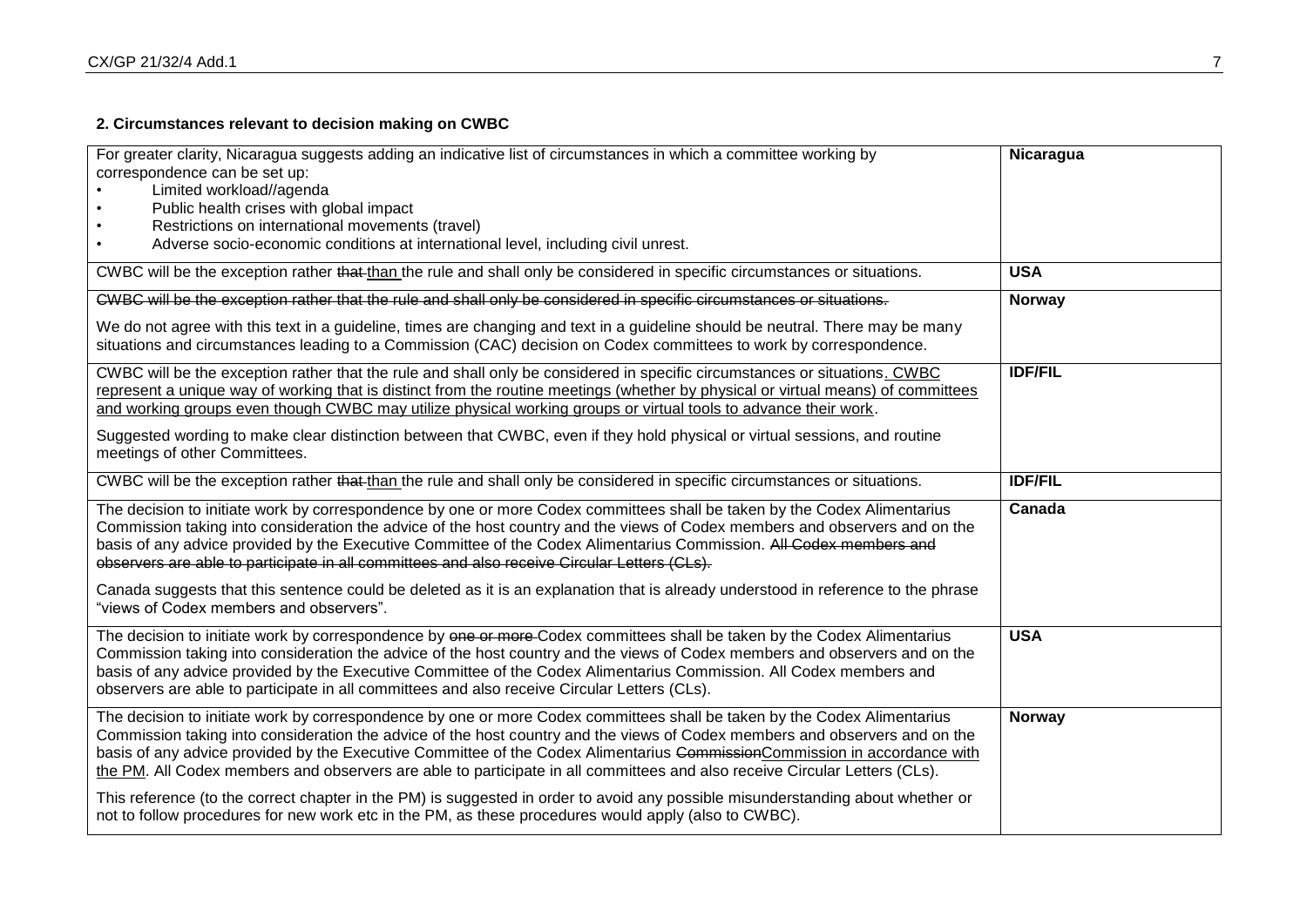# **3. Criteria relevant for selection and assignment of work by correspondence**

| The following criteria should be taken into account considered when deciding on whether to assign work to a CWBC                                                                                                                                                                                       | <b>USA</b>            |
|--------------------------------------------------------------------------------------------------------------------------------------------------------------------------------------------------------------------------------------------------------------------------------------------------------|-----------------------|
| Nature and complexity of the proposed work and its previous and recent history in Codex (for example, this may include, inter alia,<br>the timeframe to develop the proposed work, diversity of stakeholders involved, characteristics of the proposed work and/or<br>related factors);                | <b>Norway</b>         |
| These examples does not provide any added value to this bullet, they are rather confusing.                                                                                                                                                                                                             |                       |
| The urgency and importance of work;                                                                                                                                                                                                                                                                    | <b>Norway</b>         |
| Allthough correct, this would apply to all new work proposals, and does not give any meaning without further explanation here,<br>what is special connected to work by CWBC on this?                                                                                                                   |                       |
| Need for and availability of adequate scientific information and/or other supporting information, including any support from expert<br>bodies;                                                                                                                                                         | <b>Norway</b>         |
| Delete as this is superfluous and not a particular issue for CWBC, would apply to relevant new work, but not all new work                                                                                                                                                                              |                       |
| Potential for assigning the proposed work to an existing alternative committee, with relevant expertise, that is meeting physically.<br>This should take into consideration factors such as whether: (for clarity)                                                                                     | <b>USA</b>            |
| the work can reasonably expected to be completed within a set timeframe such as indicated in the TOR-Terms of Reference<br>(TOR) of the relevant CWBC, and                                                                                                                                             | Canada                |
| the work can reasonably be expected to be completed within a set timeframe such as indicated in the TOR of the relevant CWBC,<br>and                                                                                                                                                                   | <b>USA</b>            |
| the committee to which it is intended to be assigned has a recent history of timely completion of its work programme; •                                                                                                                                                                                | <b>European Union</b> |
| We suggest deleting item "v b"; in our view, the main factor that can result in the prolongation of work is the complexity of a topic<br>rather than the recent track-record of a committee and the speed of its working mechanism (as is illustrated in para 6.9. of<br>CX/GP21/32/4).                |                       |
| [Potential for the use of web-based tools and real-time technology to facilitate meetings either at the committee or working group<br>level to help progress the work of the Committee (including for a limited number of issues that may be challenging to manage in<br>the correspondence setting);} | Egypt                 |
| [Potential for the use of web-based tools and real-time technology to facilitate meetings either at the committee or working group<br>level to help progress the work of the Committee (including for a limited number of issues that may be challenging to manage in<br>the correspondence setting);] | Canada                |
| Please refer to Canada's comments above on virtual meetings.                                                                                                                                                                                                                                           |                       |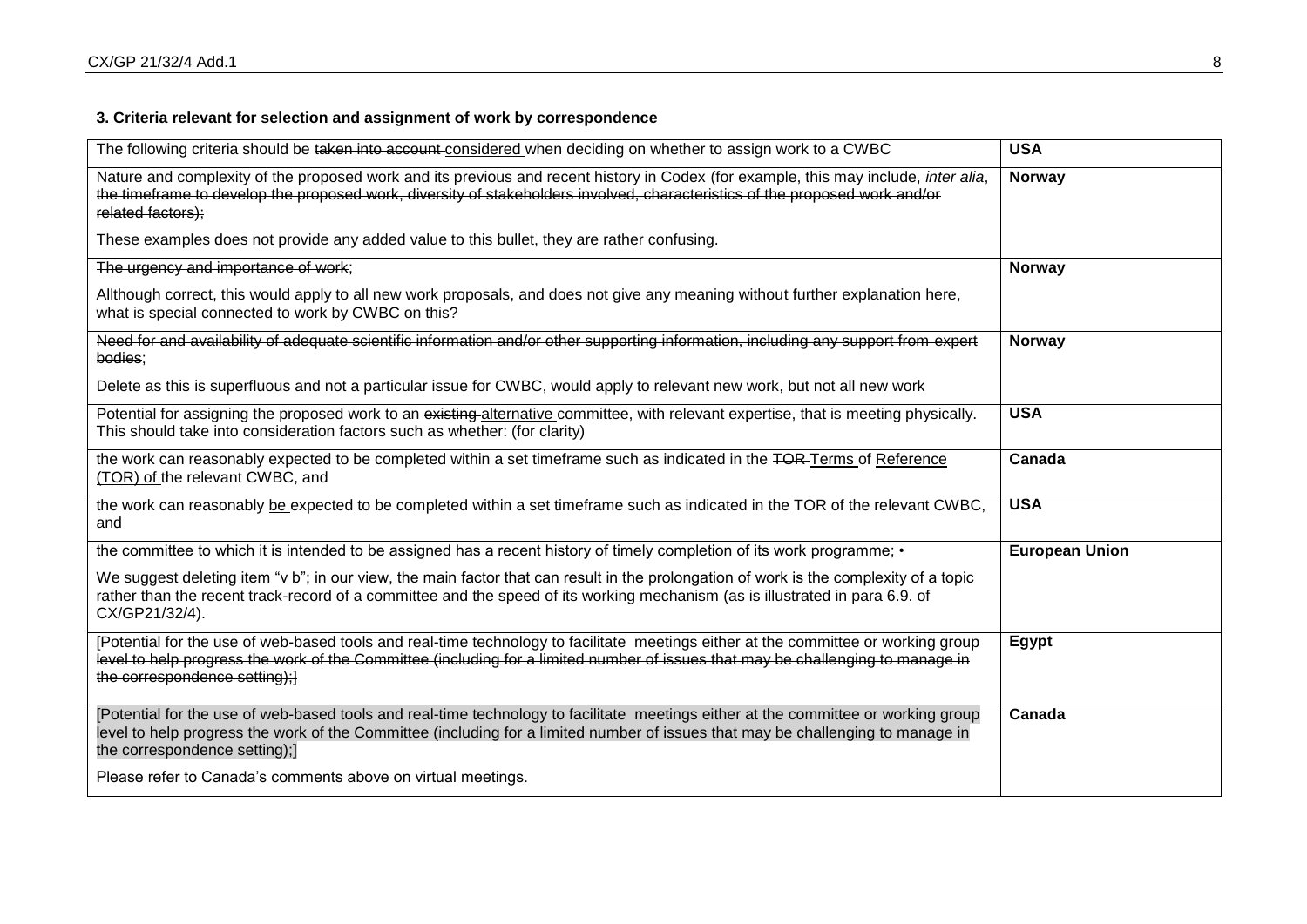| [Potential for the use of web-based tools and real-time technology to facilitate meetings either at the committee or working group<br>level to help progress the work of the Committee (including for a limited number of issues that may be challenging to manage in<br>the correspondence setting)[;]                                                                                           | <b>USA</b>      |
|---------------------------------------------------------------------------------------------------------------------------------------------------------------------------------------------------------------------------------------------------------------------------------------------------------------------------------------------------------------------------------------------------|-----------------|
| The United States does not see a direct relevance for this statement to CWBC. Since text on virtual meetings was first suggested,<br>CCEXEC and CAC (with support from WHO and FAO legal) have addressed the issue of virtual committee sessions.                                                                                                                                                 |                 |
| [Potential for the use of web-based tools and real-time technology to facilitate meetings either at the committee or working group<br>level to help progress the work of the Committee (including for a limited number of issues that may be challenging to manage in<br>the correspondence setting);]                                                                                            | <b>Malaysia</b> |
| Malaysia can agree for CWBC to use virtual conference platform in its work as appropriate                                                                                                                                                                                                                                                                                                         |                 |
| [Potential for the use of web-based tools and real-time technology to facilitate meetings either at the committee or working group<br>level to help progress the work of the Committee (including for a limited number of issues that may be challenging to manage in<br>the correspondence setting);]                                                                                            | Kenya           |
| Kenya agrees with the use of web tools by CWBC but emphasizes on the need to ensure safety of the web tools that may be used                                                                                                                                                                                                                                                                      |                 |
| [Potential for the use of [Accessibility to web-based tools and real-time technology to facilitate meetings either at the committee or<br>working group level to help progress the work of the Committee (including for a limited number of issues that may be challenging<br>to manage in the correspondence setting);]                                                                          | <b>IDF/FIL</b>  |
| Please note the IDF comments above on the appropriateness of making some references to use of virtual tools CWBC. Web-<br>based tools or real time technologies may not be accessible by all members interested in the work and in such cases a decision to<br>proceed further may need to take into account inclusiveness of the technology used.                                                |                 |
| {Potential for the use of web-based tools and real-time technology to facilitate meetings either at the committee or working group<br>level to help progress the work of the Committee among members (including for a limited number of issues that may be<br>challenging to manage in the correspondence setting);}                                                                              | <b>Chile</b>    |
| Justification: We consider that it is necessary to keep this paragraph as, although virtual meetings and other technological tools do<br>not fall within the scope of this Procedural Guidance, these are factors which should be taken into account when deciding to<br>assign work to a committee working by correspondence.                                                                    |                 |
| [Potential for the use of web-based tools and real-time technology to facilitate meetings either at the committee or working group<br>level to help progress the work of the Committee among members (including for a limited number of issues that may be<br>challenging to manage in the correspondence setting);]                                                                              | <b>Uruguay</b>  |
| We are in favour of removing the square brackets from this paragraph.<br>Web-based tools and video conferencing demonstrated their huge potential at CAC43 and CCEXEC79. Consequently, we<br>consider it appropriate to make them part of the instruments available to the committees working by correspondence even though<br>they were not included in the original mandate of the EWG on CWBC. |                 |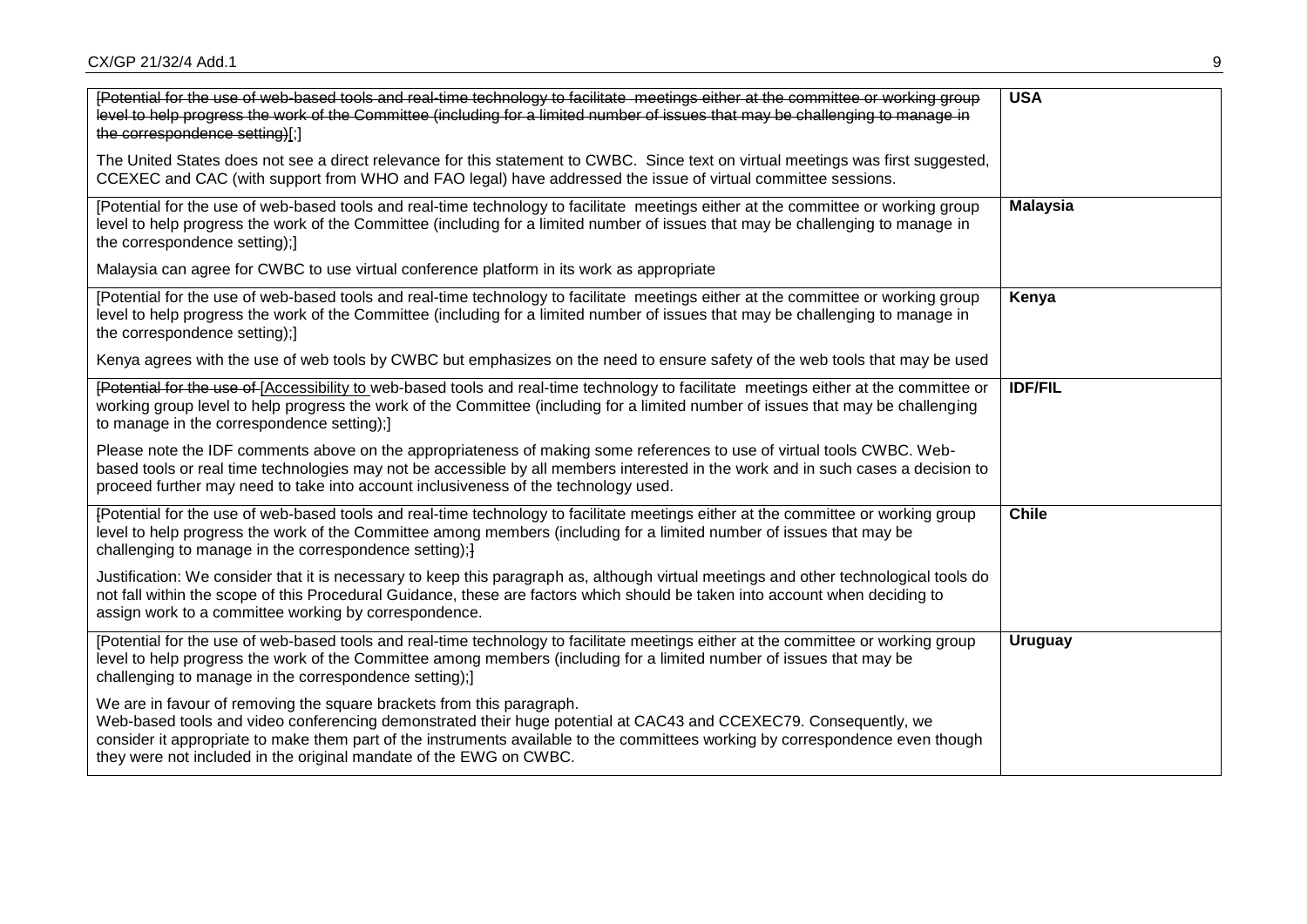| Fotential for the use of web-based tools and real-time technology to facilitate meetings either at the committee or working group<br>level to help progress the work of the Committee among members (including for a limited number of issues that may be<br>challenging to manage in the correspondence setting); ] | <b>Nicaragua</b> |
|----------------------------------------------------------------------------------------------------------------------------------------------------------------------------------------------------------------------------------------------------------------------------------------------------------------------|------------------|
| Nicaragua supports inclusion of this criterion and suggests deleting the text in brackets as it adds nothing to an understanding of<br>the paragraph.                                                                                                                                                                |                  |
| Prospects for achieving consensus within the prescribed timeframe.                                                                                                                                                                                                                                                   | <b>Norway</b>    |
| comment to viii and ix, these two bullets would also serve as examples under ii. Could also be placed together with ii.                                                                                                                                                                                              |                  |

# **4. Verification of membership and credentials for participation**

| Codex procedural rules require all official communications to Codex, including those relating to membership and participation in<br>meetings of committees and working groups, be notified through the designated Codex Contact Point (CCP). The notifications for<br>CWBC should also identify the venue/platform to be used (e.g., the Codex Forum or other online platform). Members and<br>observer organizations are required to nominate, through their official CCPs, a single representative/head of delegation. This does<br>not prevent the head of delegation being supported by an alternate representative who can respond where the head of delegation<br>authorises (as occurs in the physical setting). | <b>USA</b> |
|-------------------------------------------------------------------------------------------------------------------------------------------------------------------------------------------------------------------------------------------------------------------------------------------------------------------------------------------------------------------------------------------------------------------------------------------------------------------------------------------------------------------------------------------------------------------------------------------------------------------------------------------------------------------------------------------------------------------------|------------|
| The status and credentials of participants in Codex committees are also subject to scrutiny and verification by the Codex                                                                                                                                                                                                                                                                                                                                                                                                                                                                                                                                                                                               | Nicaragua  |
| Secretariat, in light of official information provided by the Contact Points.                                                                                                                                                                                                                                                                                                                                                                                                                                                                                                                                                                                                                                           |            |
| Nicaragua suggests additional wording specifying that the Secretariat's verification should refer to the official information provided.                                                                                                                                                                                                                                                                                                                                                                                                                                                                                                                                                                                 |            |
| To ensure comparability of sessions of committees meeting physically and those meeting by correspondence, sessions of CWBC<br>are those occasions when the committee engages in formal consultations with members by correspondence [or virtual means[ <sup>6</sup> ],<br>over a specified date or period of time as approved by the CAC.                                                                                                                                                                                                                                                                                                                                                                               | Egypt      |
| Egypt proposes that the virtual meeting has to be excluded from this guidance as it refers to many other means totally different<br>than working by correspondence as it may open new discussions or extend the scope of work in this document.                                                                                                                                                                                                                                                                                                                                                                                                                                                                         |            |
| To ensure comparability of sessions of committees meeting physically and those meeting by correspondence, sessions of CWBC<br>are those occasions when the committee engages in formal consultations with members by correspondence [or virtual means [6]],<br>over a specified date or period of time as approved by the CAC.                                                                                                                                                                                                                                                                                                                                                                                          | Canada     |
| Please refer to Canada's comments above on virtual meetings.                                                                                                                                                                                                                                                                                                                                                                                                                                                                                                                                                                                                                                                            |            |
| To ensure comparability of sessions of committees meeting physically and those meeting by correspondence, sessions of CWBC<br>are those occasions when the committee engages in formal consultations with members by correspondence [or virtual<br>meanscorrespondence <sup>-66</sup> , over a specified date or period of time as approved by the CAC.                                                                                                                                                                                                                                                                                                                                                                 | <b>USA</b> |
| Since this text was first proposed, CCEXEC and CAC have moved ahead on the issue of virtual sessions. It is now clear that<br>sessions of committees conducted virtually are virtual committee sessions, not CWBC. It has also been agreed that no further<br>procedural guidance on virtual sessions is needed at this time.                                                                                                                                                                                                                                                                                                                                                                                           |            |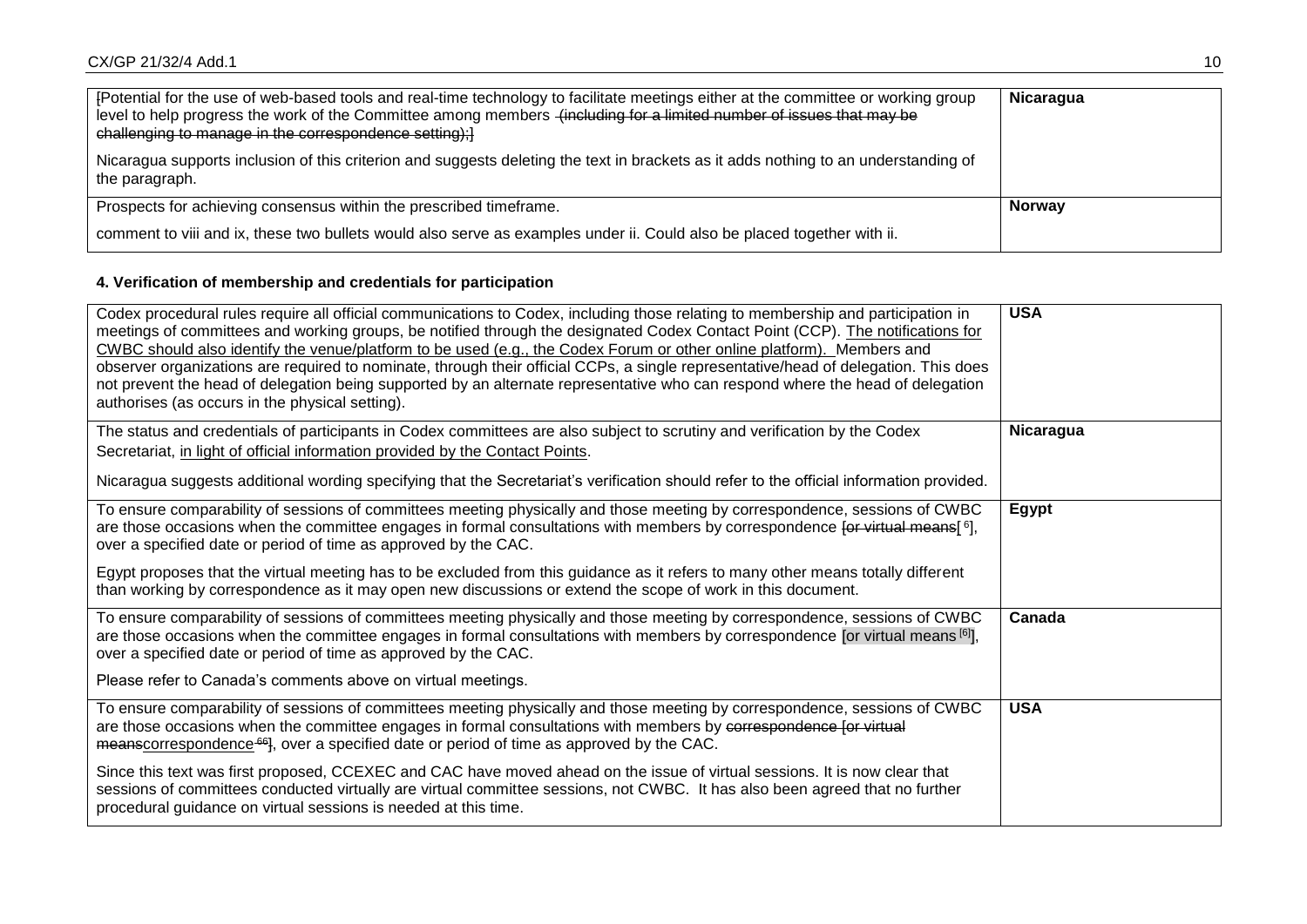| To ensure comparability of sessions of committees meeting physically and those meeting by correspondence, sessions of CWBC<br>are those occasions when the committee engages in formal consultations with members by correspondence [or virtual means <sup>6</sup> ],<br>over a specified date or period of time as approved by the CAC.<br>Malaysia can agree that CWBC sessions shall be formal consultations with members by correspondence and may include virtual<br>means between the sessions.                                                                                                                                                                                                                                                                                                                                                                                                              | <b>Malaysia</b> |
|--------------------------------------------------------------------------------------------------------------------------------------------------------------------------------------------------------------------------------------------------------------------------------------------------------------------------------------------------------------------------------------------------------------------------------------------------------------------------------------------------------------------------------------------------------------------------------------------------------------------------------------------------------------------------------------------------------------------------------------------------------------------------------------------------------------------------------------------------------------------------------------------------------------------|-----------------|
| To ensure comparability of sessions of committees meeting physically and those meeting by correspondence, sessions of CWBC<br>are those occasions when the committee engages in formal consultations with members by correspondence [or virtual means <sup>6</sup> ],<br>over a specified date or period of time as approved by the CAC.<br>We support including virtual means, we do not agree that this amendment would need agreement or approval by CAC                                                                                                                                                                                                                                                                                                                                                                                                                                                        | Norway          |
| To ensure comparability of sessions of committees meeting physically and those meeting by correspondence, sessions of CWBC<br>are those occasions when the committee engages in formal consultations with members by correspondence [or [including by<br>possible virtual means <sup>66</sup> , over a specified date or period of time as approved by the CAC.                                                                                                                                                                                                                                                                                                                                                                                                                                                                                                                                                    | <b>IDF/FIL</b>  |
| To ensure comparability of sessions of committees meeting physically and those meeting by correspondence, sessions of CWBC<br>are those occasions when the committee engages in formal consultations with members by correspondence for virtual means <sup>-61</sup> ,<br>over a specified date or period of time as approved by the CAC.                                                                                                                                                                                                                                                                                                                                                                                                                                                                                                                                                                          | <b>Chile</b>    |
| Justification: We do not feel it necessary to mention the specific virtual means by which committees meeting by correspondence<br>decide to consult with their members. As we understand that discussions within the EWG focused on whether or not this<br>Procedural Guidance should deal with the use of tools for virtual meetings in the groups working by correspondence, we consider<br>that this new wording limits the discussion to this aspect alone, without restricting or unduly calling into question the<br>communication media available for consultations with the members. In actual fact, the practical experience in 2020 and what is<br>expected in 2021 show that, even if it is probably preferable to draw up guidelines for the use of virtual means for formal<br>consultations with the members, this has not prevented these consultations from taking place, for instance for CCGP32. |                 |
| To ensure comparability of sessions of committees meeting physically and those meeting by correspondence, sessions of CWBC<br>are those occasions when the committee engages in formal consultations with members by correspondence for virtual means 6},<br>over a specified date or period of time as approved by the CAC.                                                                                                                                                                                                                                                                                                                                                                                                                                                                                                                                                                                       | Nicaragua       |
| Virtual means are a useful tool for collaborative work and to foster its progress. Although they were not included in the ToR for this<br>work, they have actually been used, for example for CCLAC-Part II. This is why we suggest including special provisions for virtual<br>means, which may be used in extraordinary conditions.                                                                                                                                                                                                                                                                                                                                                                                                                                                                                                                                                                              |                 |
| <sup>6</sup> In the context of these quidelines, a virtual session includes the use of real-time virtual technology. It is acknowledged that<br>virtual meetings are not explicitly covered in the Procedural Manual and will require specific consideration.]                                                                                                                                                                                                                                                                                                                                                                                                                                                                                                                                                                                                                                                     | <b>USA</b>      |
| In line with our suggested deletion above and rationale, suggesting to delete this footnote too.                                                                                                                                                                                                                                                                                                                                                                                                                                                                                                                                                                                                                                                                                                                                                                                                                   |                 |
| <sup>6</sup> [In the context of these guidelines, a virtual session includes the use of formal consultations with the members could be carried<br>out by correspondence or virtual means, including meetings using real-time virtual technology. It is acknowledged that virtual<br>meetings are not explicitly covered in the Procedural Manual and will require specific consideration.]                                                                                                                                                                                                                                                                                                                                                                                                                                                                                                                         | <b>Chile</b>    |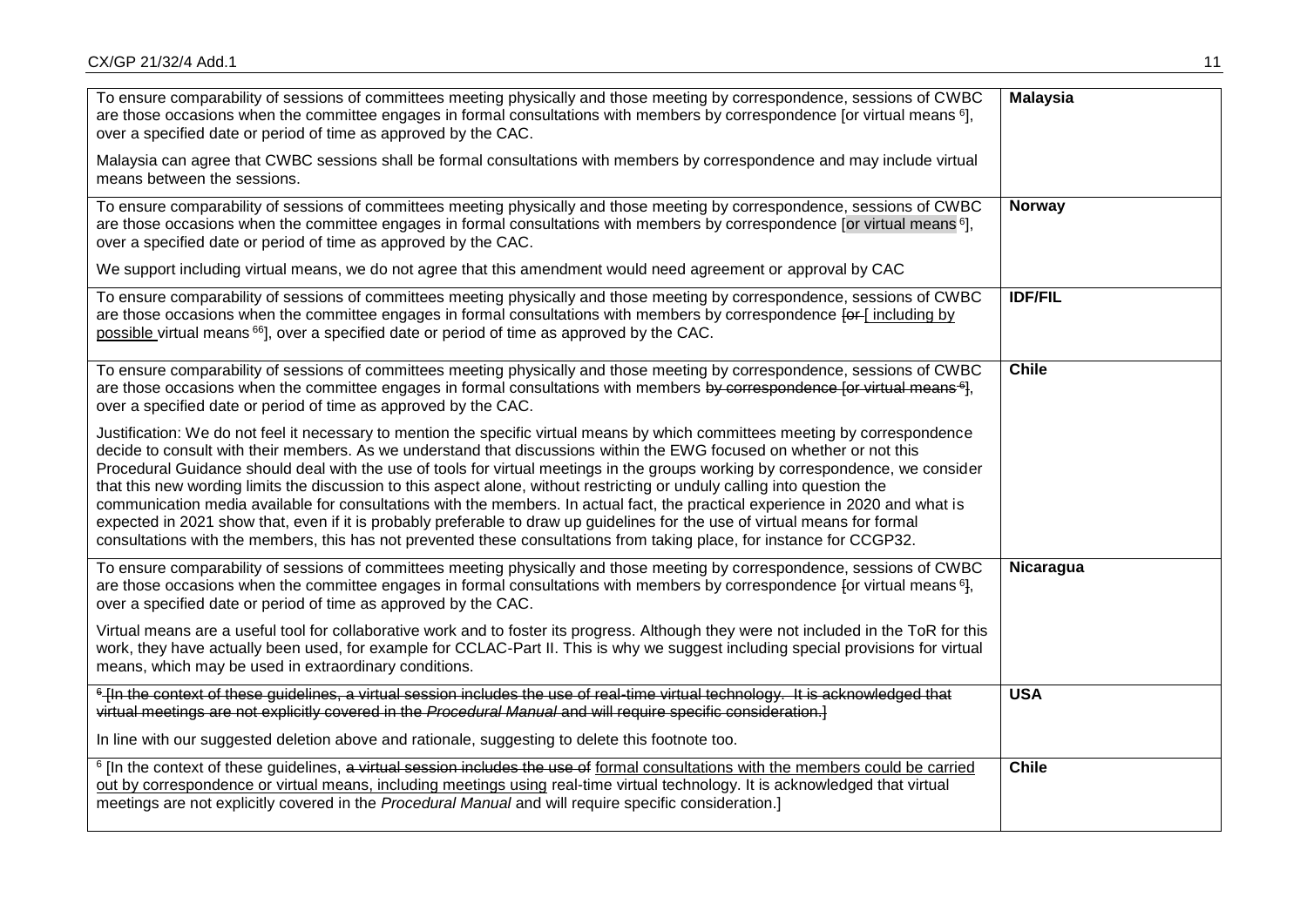| Justification: We do not feel it necessary to mention the specific virtual means by which committees meeting by correspondence<br>decide to consult with their members. As we understand that discussions within the EWG focused on whether or not this<br>Procedural Guidance should deal with the use of tools for virtual meetings in the groups working by correspondence, we consider<br>that this new wording limits the discussion to this aspect alone, without restricting or unduly calling into question the<br>communication media available for consultations with the members. In actual fact, the practical experience in 2020 and what is<br>expected in 2021 show that, even if it is probably preferable to draw up guidelines for the use of virtual means for formal<br>consultations with the members, this has not prevented these consultations from taking place, for instance for CCGP32. |                |
|--------------------------------------------------------------------------------------------------------------------------------------------------------------------------------------------------------------------------------------------------------------------------------------------------------------------------------------------------------------------------------------------------------------------------------------------------------------------------------------------------------------------------------------------------------------------------------------------------------------------------------------------------------------------------------------------------------------------------------------------------------------------------------------------------------------------------------------------------------------------------------------------------------------------|----------------|
| The working languages, the timeframes for implementing the work plan and tasks for the session of the CWBC should be clearly<br>documented and should have been agreed to among members at the outset of the session. This would include the timeframes for<br>preparation of working documents, consultations and preparation of reports (including translations) to CCEXEC or CAC, where<br>decisions will be made and about how and whether work should continue, new work approved, and recommended texts adopted.<br>Here CWBC would need to follow the same procedure as any other committee, would therefore suggest another wording, like "in<br>accordance with the PM with the correct reference".                                                                                                                                                                                                       | Norway         |
| The working languages, the timeframes for implementing the work plan and tasks for the session of the CWBC should be clearly<br>documented and should have been agreed to among members at the outset of the session. This would include the timeframes for<br>preparation of working documents, consultations and preparation of reports (including translations) to CCEXEC or CAC, where<br>decisions will be made and about how and whether work should continue, new work approved, and recommended texts adopted.                                                                                                                                                                                                                                                                                                                                                                                             | Kenya          |
| Are they the same who assign work or are they the same members of the CWBC? Responsibility of determining time frame should<br>be left to the Executive committee in consultation with the CWBC                                                                                                                                                                                                                                                                                                                                                                                                                                                                                                                                                                                                                                                                                                                    |                |
| The working languages, will be the same as those used at physical meetings and will be determined prior to the meeting. The<br>timeframes for implementing the work plan and tasks for the session of the CWBC should be clearly documented and should have<br>been agreed to among members at the outset of the session. This would include the timeframes for preparation of working<br>documents, consultations and preparation of reports (including translations) to CCEXEC or CAC, where decisions will be made<br>and about how and whether work should continue, new work approved, and recommended texts adopted.                                                                                                                                                                                                                                                                                         | <b>Uruguay</b> |
| Committee-Like for all other codex committees and according to the PM, committee agenda, working documents and reports are<br>published on the Codex website.                                                                                                                                                                                                                                                                                                                                                                                                                                                                                                                                                                                                                                                                                                                                                      | Norway         |
| Committee agenda, working documents and reports are published on the Codex website in the three official working languages as<br>determined beforehand.                                                                                                                                                                                                                                                                                                                                                                                                                                                                                                                                                                                                                                                                                                                                                            | <b>Morocco</b> |
| Each session of the CWBC should be concluded on time to facilitate the critical review requirements of the Executive Committee.                                                                                                                                                                                                                                                                                                                                                                                                                                                                                                                                                                                                                                                                                                                                                                                    | <b>Morocco</b> |
| The time granted for gathering comments should be sufficient to allow for coordination at national level with the relevant structures<br>in the member countries which participate in the CWBC.                                                                                                                                                                                                                                                                                                                                                                                                                                                                                                                                                                                                                                                                                                                    |                |
| For the sake of inclusiveness and maximum participation, CWBC should operate by default, in not less than three of the working<br>languages of the Commission <sup>7</sup> as shall be determined by the CAC.                                                                                                                                                                                                                                                                                                                                                                                                                                                                                                                                                                                                                                                                                                      | Egypt          |
| Egypt notes that there may at times be justification for flexibility where financial and technical constraints limit the extent to which<br>translations could realistically be provided.                                                                                                                                                                                                                                                                                                                                                                                                                                                                                                                                                                                                                                                                                                                          |                |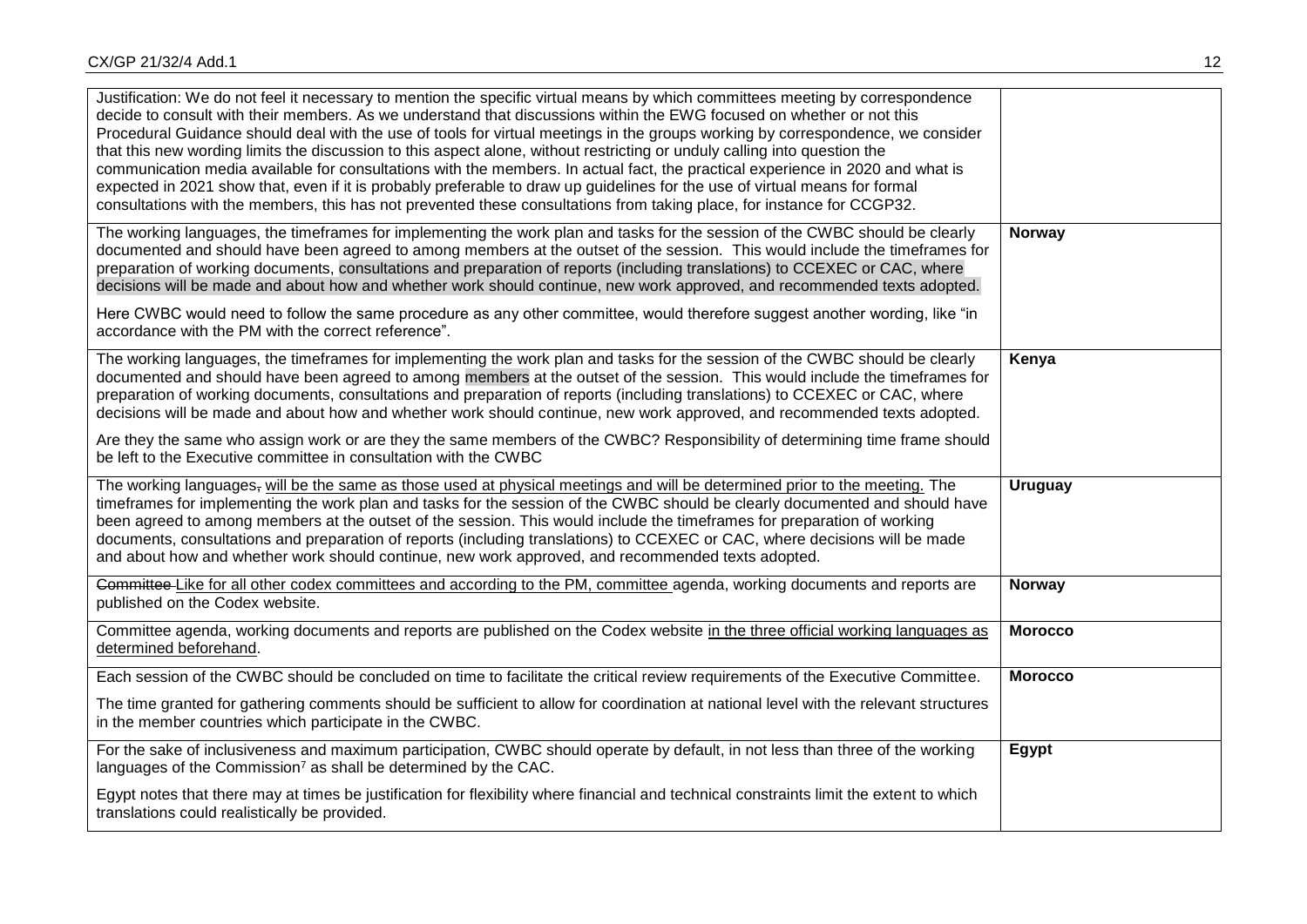| For the sake of inclusiveness and maximum participation, CWBC should operate by default, default in not less than three of the<br>working languages of the Commission <sup>7</sup> as shall be determined by the CAC. | <b>USA</b>    |
|-----------------------------------------------------------------------------------------------------------------------------------------------------------------------------------------------------------------------|---------------|
| For the sake of inclusiveness and maximum participation. CWBC should operate by default, in not less than three of the working<br>languages of the Commission <sup>7</sup> as shall be determined by the CAC.         | <b>Norway</b> |

## **6. Inclusiveness, participation and languages**

| There may at times be justification for flexibility where financial and technical constraints limit the extent to which translations could<br>realistically be provided. Given the importance of inclusiveness and transparency, any proposal to deviate from the requirement to<br>operate in not less than three of the working languages of the Commission should be based on careful consideration of all relevant<br>factors. It is the responsibility of the host government to ensure adequate funding for translation of working documents documents<br>during working by correspondence.                                                                                   | Egypt          |
|-------------------------------------------------------------------------------------------------------------------------------------------------------------------------------------------------------------------------------------------------------------------------------------------------------------------------------------------------------------------------------------------------------------------------------------------------------------------------------------------------------------------------------------------------------------------------------------------------------------------------------------------------------------------------------------|----------------|
| There may at times be justification for flexibility where financial and technical constraints limit the extent to which translations could<br>realistically be provided. Given the importance of inclusiveness and transparency, any proposal to deviate from the requirement to<br>operate in not less than three of the working languages of the Commission should be based on careful consideration of all relevant<br>factors. It is the responsibility of the host government to ensure adequate funding for translation of working documents.<br>Suggest deleting this, interpretation of the PM.                                                                             | <b>Norway</b>  |
| There may at times be justification for flexibility where financial and technical constraints limit the extent to which translations could<br>realistically be provided. Given the importance of inclusiveness and transparency, any proposal to deviate from the requirement to<br>operate in not less than three of the working languages of the Commission should be based on careful consideration of all relevant<br>factors. It is the responsibility of the host government to ensure adequate funding for translation of working documents.<br>Kenya suggests that these factors be expounded.                                                                              | Kenya          |
| There may at times be justification for flexibility where financial and technical constraints limit the extent to which translations could<br>realistically be provided. Given the importance of inclusiveness and transparency, any proposal to deviate from the requirement to<br>operate in not less than three of the working languages of the Commission should be based on careful consideration of all relevant<br>factors. It is the responsibility of the host government to ensure adequate funding for translation of working documents.<br>The working documents must be translated into the three official Codex languages and sent or posted online at the same time. | <b>Morocco</b> |
| There may at times be justification for flexibility where financial and technical constraints limit the extent to which translations could<br>realistically be provided. Given the importance of inclusiveness and transparency, any proposal to deviate from the requirement to<br>operate in not less than three of the working languages of the Commission should be based on careful consideration of all relevant<br>factors. It is the responsibility of the host government to ensure adequate funding for translation of working documents, which will<br>be available before the start of each stage of the work by correspondence.                                        | Uruguay        |
| As a minimum requirement, the agenda of the meeting and the working documents relating to it must be available before the<br>meeting of the committee working by correspondence.                                                                                                                                                                                                                                                                                                                                                                                                                                                                                                    |                |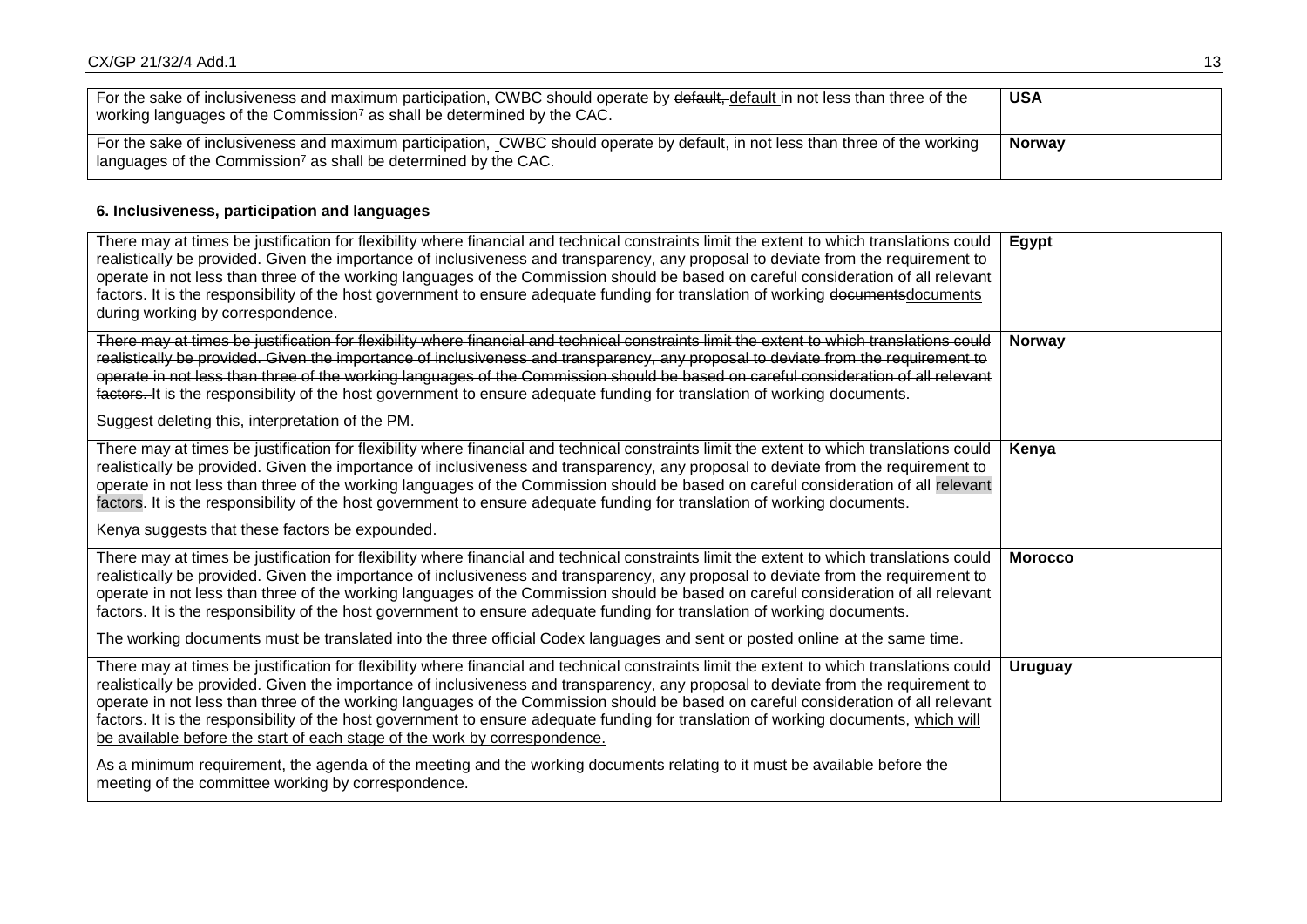| There may at times be justification for flexibility where financial and technical constraints limit the extent to which translations could<br>realistically be provided. Given the importance of inclusiveness and transparency, any proposal to deviate from the requirement to<br>operate in not less than three of the working languages of the Commission should be based on careful consideration of all relevant<br>factors. It is the responsibility of the host government to ensure adequate funding for translation of working documents.<br>Language is one of the factors that has the most influence on members' participation and collaboration in producing Codex texts.<br>This is why we suggest, at the same time as making this rule more flexible, that we make it possible for a member/group of<br>members to provide courtesy translations of the documents on a voluntary basis. | Nicaragua      |
|----------------------------------------------------------------------------------------------------------------------------------------------------------------------------------------------------------------------------------------------------------------------------------------------------------------------------------------------------------------------------------------------------------------------------------------------------------------------------------------------------------------------------------------------------------------------------------------------------------------------------------------------------------------------------------------------------------------------------------------------------------------------------------------------------------------------------------------------------------------------------------------------------------|----------------|
| Applying the same rules that apply to a committee holding a physical meeting to a CWBC (where registering constitutes<br>attending), a majority of commission members 'registering' for the CWBC shall constitute a quorum, provided that such a majority<br>is not less than 20 percent of the total Commission membership <sup>8</sup> . For a regional meeting, a quorum is met if 1/3 of members<br>belonging to the region or group of countries concerned register <sup>9</sup> .                                                                                                                                                                                                                                                                                                                                                                                                                  | <b>Norway</b>  |
| In physical meetings it is our experience that the host need to revise the draft participant list according to which members are<br>actually present. This list would always deviate from the draft participant list (made of those registered for the meeting). We would<br>argue that this is of importance.                                                                                                                                                                                                                                                                                                                                                                                                                                                                                                                                                                                           |                |
| Applying the same rules that apply to a committee holding a physical meeting to a CWBC (where registering constitutes<br>attending), a majority of commission members 'registering' for the CWBC shall constitute a quorum, provided that such a majority<br>is not less than 20 percent of the total Commission membership <sup>8</sup> . For a regional meeting, a quorum is met if 1/3 of members<br>belonging to the region or group of countries concerned register <sup>9</sup> .                                                                                                                                                                                                                                                                                                                                                                                                                  | Kenya          |
| Kenya notes that there is a possibility that one might register and fail to attend. Registration and attendance should be separated.                                                                                                                                                                                                                                                                                                                                                                                                                                                                                                                                                                                                                                                                                                                                                                     |                |
| In the absence of a quorum, no decisions may be made, nor recommendations provided by the CWBC to the Commission.                                                                                                                                                                                                                                                                                                                                                                                                                                                                                                                                                                                                                                                                                                                                                                                        | Egypt          |
| Egypt would like to request a clarification on what is meant by this statement.                                                                                                                                                                                                                                                                                                                                                                                                                                                                                                                                                                                                                                                                                                                                                                                                                          |                |
| In the absence of a quorum, no decisions may be made, nor recommendations provided by the CWBC to the Commission.                                                                                                                                                                                                                                                                                                                                                                                                                                                                                                                                                                                                                                                                                                                                                                                        | <b>Morocco</b> |
| In the absence of a quorum, the CWBC session is postponed for a week as it is unable to make any decisions or provide any<br>recommendations to the Commission. The session is held one week later even if a quorum has not been met.                                                                                                                                                                                                                                                                                                                                                                                                                                                                                                                                                                                                                                                                    |                |
| All communications are open to all registered members and observers and are carried out in an open and transparent manner and<br>in accordance with any guidelines or protocols that may be established by the Commission;                                                                                                                                                                                                                                                                                                                                                                                                                                                                                                                                                                                                                                                                               | Norway         |
| We cannot see the need for adding the first four bullets, this is already in the PM, also the last sentence is already in the PM and<br>should not be questioned.                                                                                                                                                                                                                                                                                                                                                                                                                                                                                                                                                                                                                                                                                                                                        |                |
| All questions are fully considered [either on the basis of correspondence or through virtual consultations][];                                                                                                                                                                                                                                                                                                                                                                                                                                                                                                                                                                                                                                                                                                                                                                                           | Egypt          |
| All questions are fully considered [either on the basis of correspondence or through virtual consultations];                                                                                                                                                                                                                                                                                                                                                                                                                                                                                                                                                                                                                                                                                                                                                                                             | Canada         |
| Please refer to Canada's comments above on virtual meetings.                                                                                                                                                                                                                                                                                                                                                                                                                                                                                                                                                                                                                                                                                                                                                                                                                                             |                |
| All questions are fully considered feither on the basis of correspondence or through virtual consultations);                                                                                                                                                                                                                                                                                                                                                                                                                                                                                                                                                                                                                                                                                                                                                                                             | <b>USA</b>     |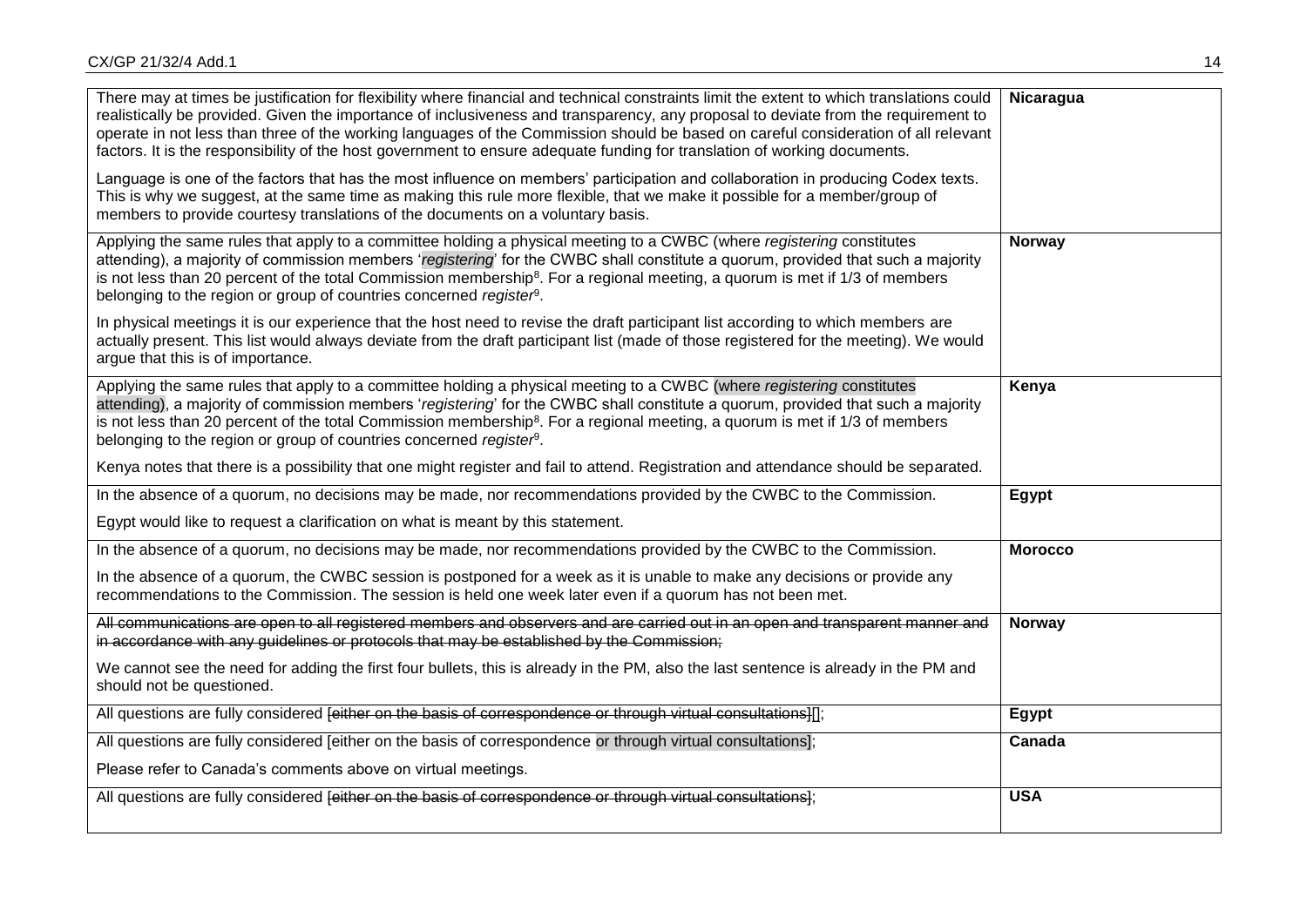| Excluding this phrase allows more flexibility to the chair in addressing questions, consistent with practice in committees that meet<br>physically.                                                                                                                                                                                                                                                                                                                                                                                         |                |
|---------------------------------------------------------------------------------------------------------------------------------------------------------------------------------------------------------------------------------------------------------------------------------------------------------------------------------------------------------------------------------------------------------------------------------------------------------------------------------------------------------------------------------------------|----------------|
| All questions are fully considered [either on the basis of correspondence or through virtual consultations];                                                                                                                                                                                                                                                                                                                                                                                                                                | <b>Norway</b>  |
| All questions are fully considered [either on the basis of correspondence or through virtual consultations];                                                                                                                                                                                                                                                                                                                                                                                                                                | Kenya          |
| Kenya agrees that the chair persons of CWBC should ensure that all questions are fully answered either on the basis of<br>correspondence or through virtual consultations                                                                                                                                                                                                                                                                                                                                                                   |                |
| All questions are fully considered feither on the basis of correspondence or through virtual consultations);                                                                                                                                                                                                                                                                                                                                                                                                                                | <b>IDF/FIL</b> |
| All questions are fully considered feither on the basis of correspondence or through virtual consultations};                                                                                                                                                                                                                                                                                                                                                                                                                                | <b>Chile</b>   |
| Justification: We do not consider it necessary to mention non-physical means enabling consultations between members to be<br>organised as this would unduly limit communication options. As a result, any consultations carried out using any valid means<br>whatsoever, which have been established by a Committee, should be fully considered.                                                                                                                                                                                            |                |
| There is enough time and opportunity for members to respond or build on comments made by other members, much like a plenary<br>conversation in real time:                                                                                                                                                                                                                                                                                                                                                                                   | <b>Norway</b>  |
| The reports of the committee clearly document where there are significant points of difference either in relation to the content of<br>the work or with respect to the advancement of a standard through the step process; and                                                                                                                                                                                                                                                                                                              | <b>Norway</b>  |
| The Chairperson of CWBC may be supported by one or more co-chairpersons.                                                                                                                                                                                                                                                                                                                                                                                                                                                                    | <b>Morocco</b> |
| The Chairperson of CWBC must be neutral and impartial with regard to the topic being discussed.                                                                                                                                                                                                                                                                                                                                                                                                                                             |                |
| Chairpersons of CWBC should make every effort to promote consensus-based decision makingfollow the guidance given in the<br>PM Section III on consensus.                                                                                                                                                                                                                                                                                                                                                                                    | <b>Norway</b>  |
| Where necessary, the chairperson may take on the role of facilitator or appoint a facilitator to work with members to reach<br>consensus. The terms of reference of an appointed facilitator should be clearly stated and agreed among the members of the<br>Committee and the facilitator should be someone who is experienced in Codex matters but neutral on the matter<br>concerned concerned with the ability in decision-making process, effectively resolve disagreements and has the leadership in<br>guiding members to consensus. | Egypt          |
| Where necessary, the chairperson may take on the role of facilitator or appoint a facilitator to work with members to reach<br>consensus. The terms of reference of an appointed facilitator should be clearly stated and agreed among the members of the<br>Committee and the facilitator should be someone who is experienced in Codex matters but neutral on the matter concerned.                                                                                                                                                       | <b>Norway</b>  |
| The chairperson should also consider implementing measures as described in the Guidelines to Chairpersons <sup>4111</sup> on measures to<br>facilitate consensus building in the elaboration of standards at the Committee stage.                                                                                                                                                                                                                                                                                                           | <b>Norway</b>  |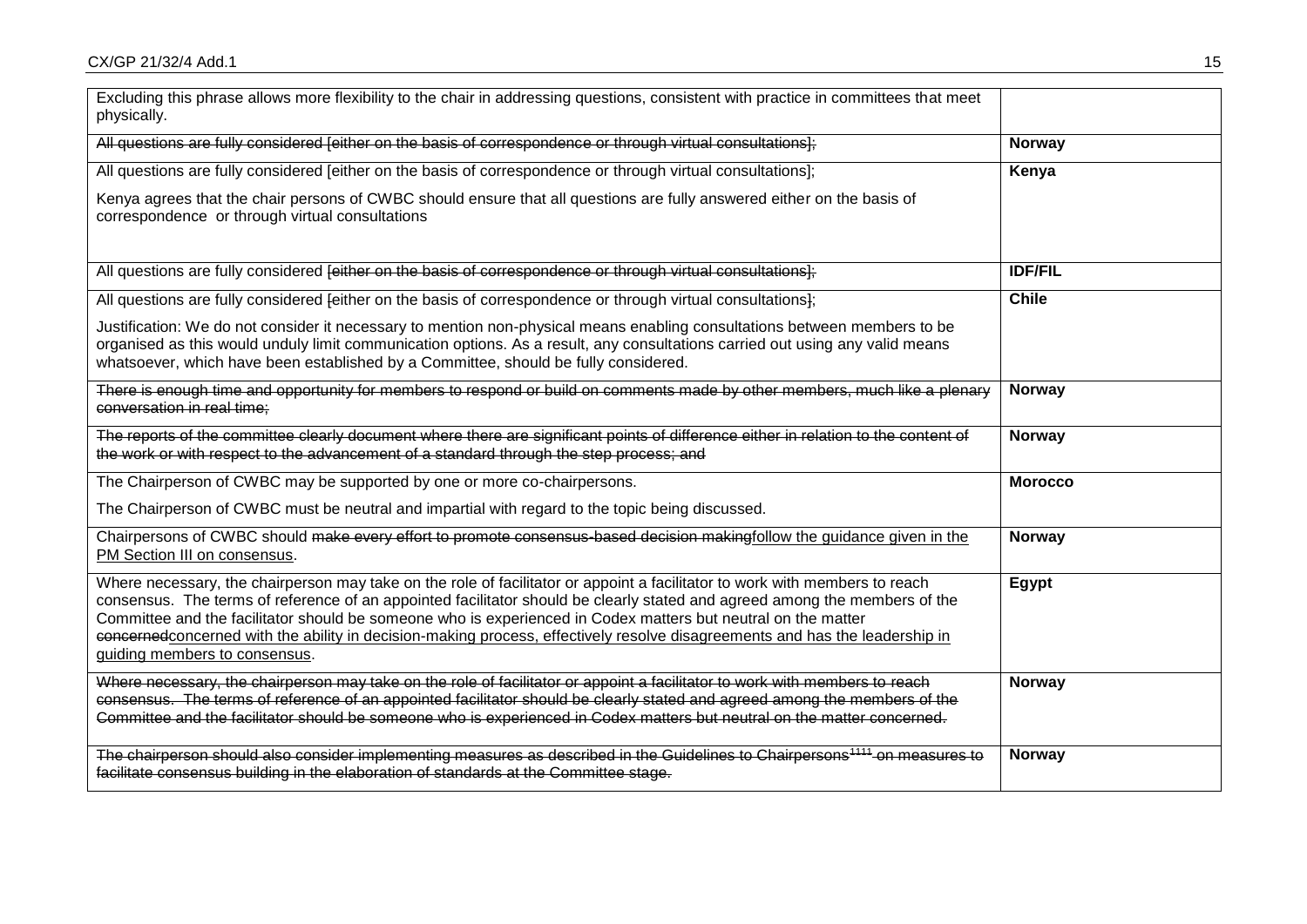| As appropriate, Chairpersons of CWBC, with the concurrence of the committee, may appoint rapporteurs to assist with preparation                                                                                                                                                                                                                                                                                                                                                                                                                                                                                                                              | Norway                |
|--------------------------------------------------------------------------------------------------------------------------------------------------------------------------------------------------------------------------------------------------------------------------------------------------------------------------------------------------------------------------------------------------------------------------------------------------------------------------------------------------------------------------------------------------------------------------------------------------------------------------------------------------------------|-----------------------|
| of summary reports and related documents. We would suggest to only include what is extra for CWBC in this procedural guidance,                                                                                                                                                                                                                                                                                                                                                                                                                                                                                                                               |                       |
| and not repeat text already in the Consensus chapter in section III (mentioned above) in the PM.                                                                                                                                                                                                                                                                                                                                                                                                                                                                                                                                                             |                       |
| <b>Interpretation of silence</b>                                                                                                                                                                                                                                                                                                                                                                                                                                                                                                                                                                                                                             | Egypt                 |
| Egypt does not support the proposal for "Interpretation of silence" as it is not provided in the Codex Procedure manual. If this is a<br>new rule then provision should be made in the Procedure Manual.                                                                                                                                                                                                                                                                                                                                                                                                                                                     |                       |
| <b>Interpretation of silence</b>                                                                                                                                                                                                                                                                                                                                                                                                                                                                                                                                                                                                                             | <b>European Union</b> |
| On point 8 "Role of chairpersons of CWBC", under the heading 'Interpretation of silence':                                                                                                                                                                                                                                                                                                                                                                                                                                                                                                                                                                    |                       |
| We suggest replacing the first sentence ('The interpretation of silence in deliberations of CWBC should be clearly<br>established') by the following sentence:                                                                                                                                                                                                                                                                                                                                                                                                                                                                                               |                       |
| 'Means of communication to signal support or objection shall be explicitly clarified in advance of sessions, including alternative<br>ways of communication in cases where the chairperson identifies temporary technical problems by delegations.                                                                                                                                                                                                                                                                                                                                                                                                           |                       |
| Thereafter, the paragraph could continue as follows: 'Silence, the absence of specific contrary views or objections,'                                                                                                                                                                                                                                                                                                                                                                                                                                                                                                                                        |                       |
| The interpretation of silence in deliberations of CWBC should be clearly established. Specifically, this means that silence, the<br>absence of specific contrary views or objections, will be taken to mean tacit agreement or no objection to proceed. This point<br>should be clearly communicated to all members of the committee to avoid any misunderstanding when seeking comment on<br>specific matters under discussion including proposed conclusions on progression of a standard through the step process.<br>Chairpersons should allow sufficient time for response to assure that silence is not the result of temporary technical problems.    | <b>European Union</b> |
| We suggest the following amendments to the last sentence of the paragraph:                                                                                                                                                                                                                                                                                                                                                                                                                                                                                                                                                                                   |                       |
| Chairpersons should allow sufficient time for response to exclude that silence caused by temporary technical problems is taken as<br>support.                                                                                                                                                                                                                                                                                                                                                                                                                                                                                                                |                       |
| The interpretation of silence in deliberations of CWBC should be clearly established. Specifically, this means that silence, in the<br>absence of specific contrary views or objections, will be taken to mean tacit agreement or no objection to proceed. This point<br>should be clearly communicated to all members of the committee to avoid any misunderstanding when seeking comment on<br>specific matters under discussion including proposed conclusions on progression of a standard through the step process.<br>Chairpersons should allow sufficient time for response to assure that silence is not the result of temporary technical problems. | <b>Uruguay</b>        |
| In determining the level of consensus when progressing through the step process, Committee chairpersons typically propose a<br>conclusion for consideration by members, which may be modified and presented as revised to achieve consensus. The same<br>practice should be followed by CWBCs. For example, a chairperson could propose a conclusion to advance a standard by asking<br>a specific question, such as, "Do you support advancing the draft standard to Step X?"                                                                                                                                                                               | Egypt                 |
| Egypt supports the approach of deploying specific questions to members to provide response and as well provided opportunity to<br>provide detailed comments.                                                                                                                                                                                                                                                                                                                                                                                                                                                                                                 |                       |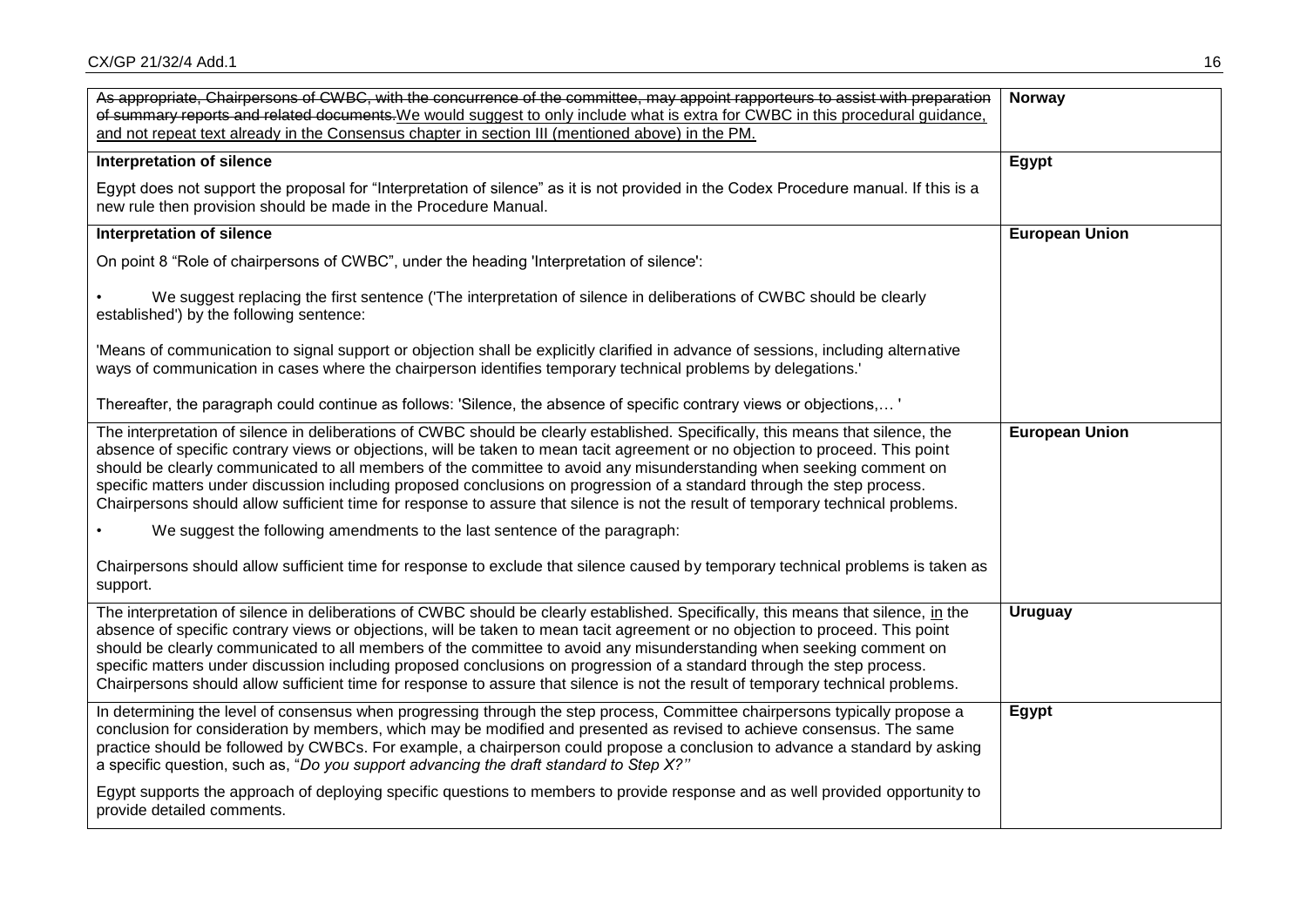$\overline{a}$ 

| In determining the level of consensus when progressing through the step process, Committee chairpersons typically propose a<br>conclusion for consideration by members, which may be modified and presented as revised to achieve consensus. The same<br>practice should be followed by CWBCs. For example, a chairperson could propose a conclusion to advance a standard by asking<br>a specific question, such as, "Do you support advancing the draft standard to Step X?" | Norway         |
|--------------------------------------------------------------------------------------------------------------------------------------------------------------------------------------------------------------------------------------------------------------------------------------------------------------------------------------------------------------------------------------------------------------------------------------------------------------------------------|----------------|
| This is language more suited for the guideline for chairpersons, if included in the procedural guidance reflect on where, as it<br>should apply in any settings of chairing.                                                                                                                                                                                                                                                                                                   |                |
| CWBCs may use a similar approach (or suitable variation) when determining the level of consensus on more detailed points of<br>discussion, such as text changes.                                                                                                                                                                                                                                                                                                               | Norway         |
| For the avoidance of doubt in the correspondence setting, a reservation is making a statement of position, which will be recorded<br>in the meeting report upon request (in line with provisions in the Procedural Manual). <sup>121</sup>                                                                                                                                                                                                                                     | <b>Uruguay</b> |
| Options for the Chairperson when a CWBC is not able to progress work                                                                                                                                                                                                                                                                                                                                                                                                           | Egypt          |
| Egypt does not support these provisions for options when CWBC is not able to progress work.<br>We further consider that in the case the options are adopted, propose modification in (i) as follows:<br>In doing so the Chairperson may propose one of the following options to the CWBC for endorsement in view of the referral to<br>CCEXEC/CAC:<br>Convene a physical session or virtual session of the original committee;                                                 |                |
| When, in the judgement of the Chairperson, it becomes clear that no progress is possible by a CWBC, the committee Chairperson<br>may refer the matter to CCEXEC/CAC-same rules would apply as for considerationother sub committees.                                                                                                                                                                                                                                           | Norway         |
| In doing so the The Chairperson may propose one of the following options to the CWBC for endorsement in view of the referral to<br>CCEXEC/CAC:                                                                                                                                                                                                                                                                                                                                 | Norway         |
| Convene a physical session of the original committee; new bullet: Convene a virtual meeting.                                                                                                                                                                                                                                                                                                                                                                                   | Norway         |
| Convene a physical session of the original committee;                                                                                                                                                                                                                                                                                                                                                                                                                          | <b>Norway</b>  |
| Unclear language, the committee is the same, same mandate etc., however the method of working is different.                                                                                                                                                                                                                                                                                                                                                                    |                |
| Convene a physical or virtual (by video conference) session of the original committee;                                                                                                                                                                                                                                                                                                                                                                                         | <b>Uruguay</b> |
| We suggest including the option of convening a virtual meeting in light of:<br>- the positive feedback from the virtual meetings which have already been held and the fact that they are a tool that allows for<br>higher participation<br>- the lower costs for both the organiser and the participants<br>We also suggest giving priority to virtual meetings if the pandemic continues to achieve the highest possible participation by<br>members.                         |                |

<sup>1</sup> Translator's note: The change to the wording in the Spanish version of the document has no impact on the sentence in English.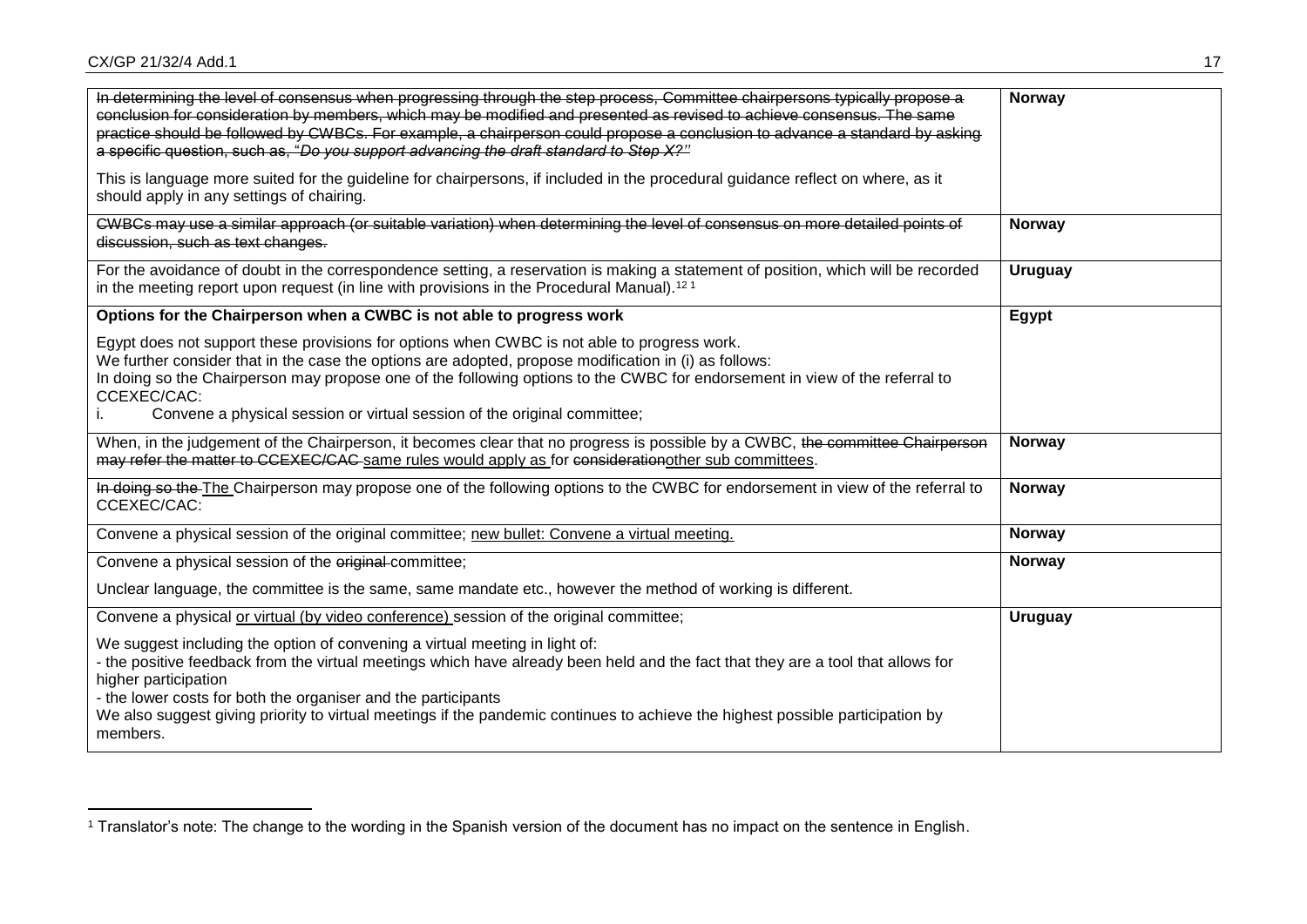CX/GP 21/32/4 Add.1 2002 18:00:00 18:00:00 18:00:00 18:00:00 18:00:00 18:00:00 18:00:00 18:00:00 18:00:00 18:00:00 18:00:00 18:00:00 18:00:00 18:00:00 18:00:00 18:00:00 18:00:00 18:00:00 19:00:00 18:00:00 19:00:00 19:00:00

| Request the Secretariat to convene a physical meeting of a Rule XI 1. (a) subsidiary body (i.e. convene an entirely new Codex<br>subsidiary body); or<br>Uruguay does not believe that it would be appropriate to set up new committees. It would be difficult for members to take part in<br>more committees than those that are already active. This is why we are not in favour of this option.                                                                      | <b>Uruguay</b>   |
|-------------------------------------------------------------------------------------------------------------------------------------------------------------------------------------------------------------------------------------------------------------------------------------------------------------------------------------------------------------------------------------------------------------------------------------------------------------------------|------------------|
| While the rules of procedure of the Codex Alimentarius Commission provide for voting in situations when all efforts to achieve<br>consensus have failed, CWBC should not resort to voting to resolve differences.<br>Egypt submits that the section on "voting' should not be included in the Guidelines for CWBC, similarly as it is not included in                                                                                                                   | Egypt            |
| Section III (Guidelines for Subsidiary Bodies: Codex Committee, Physical Working Groups, Task Forces or EWG)<br>CWBC shall report the results of their work to the Codex Alimentarius Commission. As with reports of physical sessions of Codex<br>committees, reports of CWBC sessions shall be prepared by the Codex Secretariat in consultation with the Chairperson.                                                                                                | Nicaragua        |
| The conventions and practices that apply to drafting of reports of committees holding physical meetings should also be observed,<br>to the extent relevant, by CWBC. Reports of CWBC should be objective and accurately reflect the discussions, conclusions, and<br>recommendations.                                                                                                                                                                                   | <b>Nicaragua</b> |
| Nicaragua considers that this paragraph is not clear as the words "should also be observed" do not refer to a specific provision to<br>be applied when the report is being drafted. For the sake of order and transparency, we suggest using the same style, criteria and<br>format as used for drafting reports of physical meetings.                                                                                                                                  |                  |
| [Where deemed necessary provision should be made for virtual consultations-correspondence to facilitate consideration of the<br>draft report prior to its finalisation.]                                                                                                                                                                                                                                                                                                | Egypt            |
| [Where deemed necessary provision should be made for virtual consultations to facilitate consideration of the draft report prior to<br>its finalisation.]                                                                                                                                                                                                                                                                                                               | <b>Malaysia</b>  |
| Malaysia proposes that when CWBC conduct virtual meeting, the adoption of the report should also be conducted virtually.                                                                                                                                                                                                                                                                                                                                                |                  |
| [Where deemed necessary provision should be made for virtual consultations to facilitate consideration of the draft report prior to<br>its finalisation.]                                                                                                                                                                                                                                                                                                               | Canada           |
| Please refer to Canada's comments above on virtual meetings.                                                                                                                                                                                                                                                                                                                                                                                                            |                  |
| [Where deemed necessary provision should be made for virtual consultations to facilitate consideration of the draft report prior to<br>its finalisation.]                                                                                                                                                                                                                                                                                                               | Canada           |
| We note this text is now placed in []. In our view, the process for consideration of the draft report prior to finalization should reflect<br>the process, to the extent possible, in physical meetings. The "where deemed necessary" could cause confusion. Perhaps this<br>could include language on the opportunity for members to comment on the draft report, as this aspect is perhaps missing here<br>(could use wording from section 12.1 of the agenda paper). |                  |